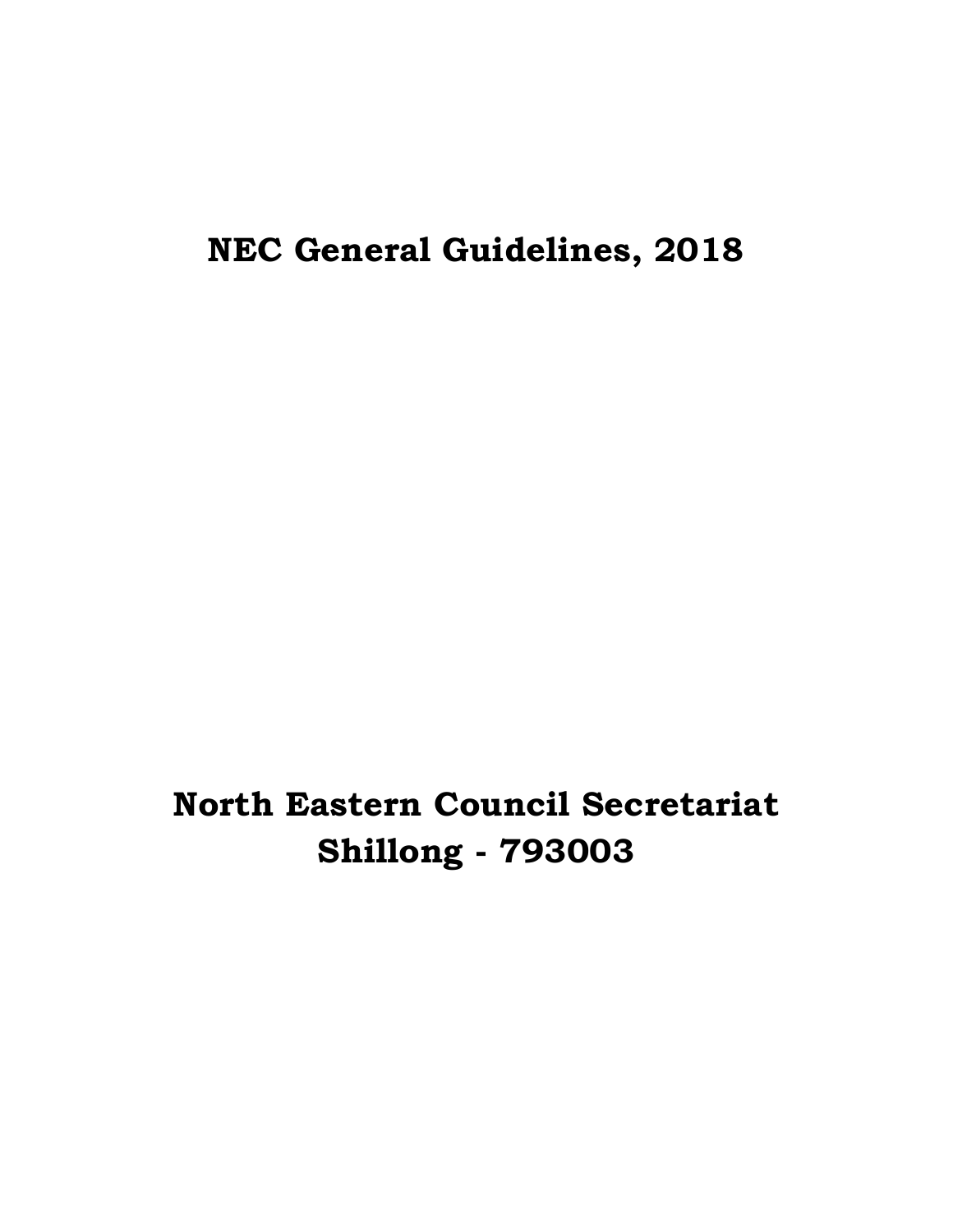| Paragraph | Item                                           | Page No.       |
|-----------|------------------------------------------------|----------------|
| 1.        | Introduction                                   | $4 - 5$        |
| 2.        | Vision and Objectives of the NEC               | $5 - 7$        |
| 3.        | NEC funds                                      | $\overline{7}$ |
| 4.        | Budget heads of NEC                            | $\overline{7}$ |
| 5.        | Nodal Department                               | $7 - 8$        |
| 6.        | Mechanism of Approvals of Projects             | 8              |
| 6.1       | Project Identification Committee (PIC)         | 8              |
| 7.        | Sectoral Empowered Committee (SEC)             | $8 - 9$        |
| 8.        | State Level Empowered Committee (SLEC)         | $9 - 10$       |
| 9.        | Standing Finance Committee (SFC)               | 10             |
| 10.       | <b>Small Projects</b>                          | 10             |
| 11.       | Other Schemes                                  | $10 - 11$      |
| 12.       | Management Information System (MIS)            | 11             |
| 13.       | Project implementation by the State Government | $11 - 12$      |
| 14.       | Release of funds                               | $12 - 13$      |
| 15.       | Cancellation of the Project                    | $13 - 14$      |
| 16.       | Overheads for NEC projects in the DPR          | 14             |
| 17.       | Monitoring & Evaluation                        | $14 - 16$      |
| 18.       | Closure of projects                            | 16             |
| 19.       | Transparency and Publicity of Information      | 16             |
| 20.       | Audit                                          | 16             |

**Table of Contents**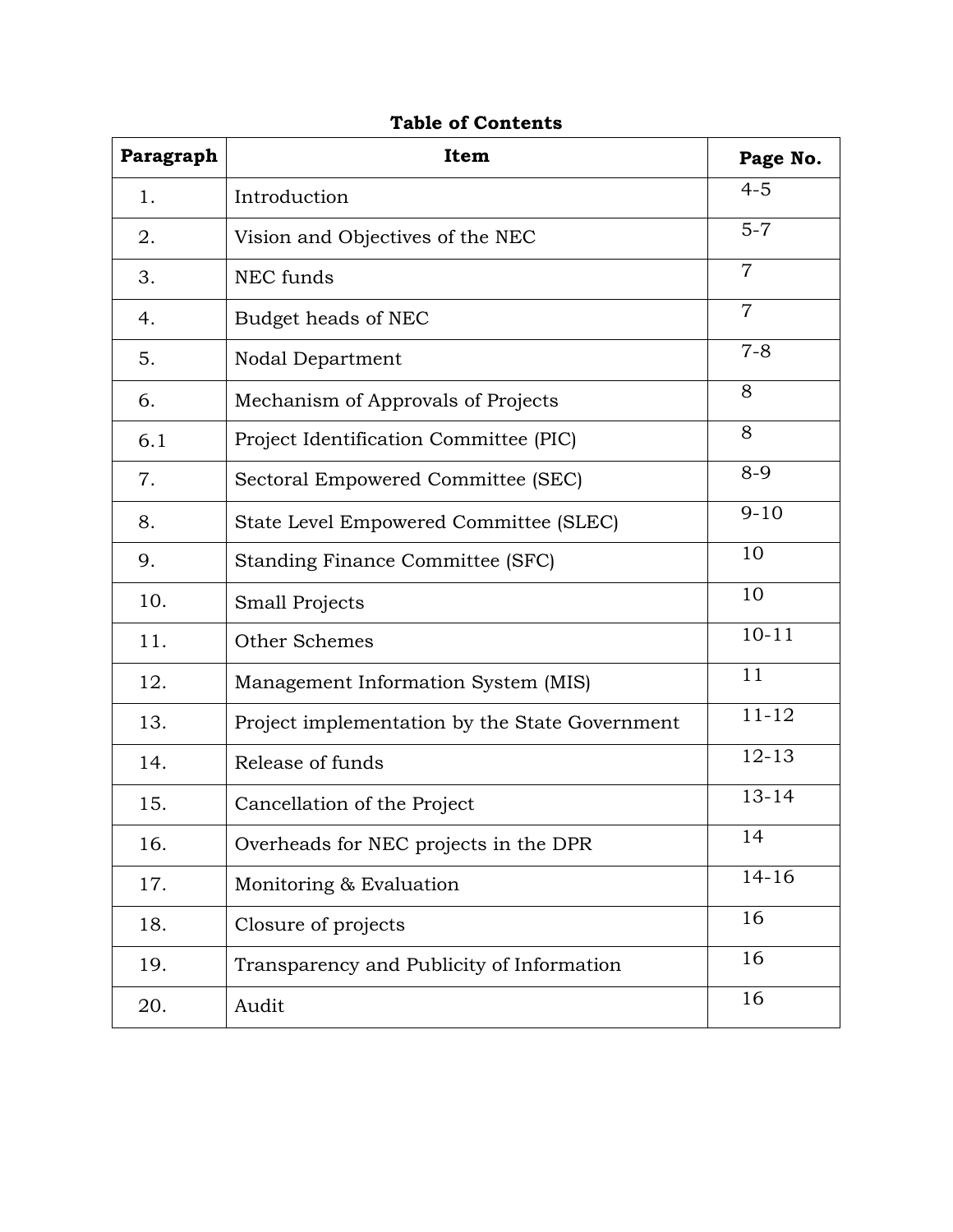## **Table of Annexures**

| nnexures | Items                                                                                     |  |  |  |
|----------|-------------------------------------------------------------------------------------------|--|--|--|
| A        | Normative allocation of NEC budget among NE states                                        |  |  |  |
| в        | Formats for preparing technical note for referring to PIC                                 |  |  |  |
| C        | Guidelines for selecting proposals under head<br>tor<br>Promotion of North Eastern Region |  |  |  |
| D        | Format for submission of utilization certificate                                          |  |  |  |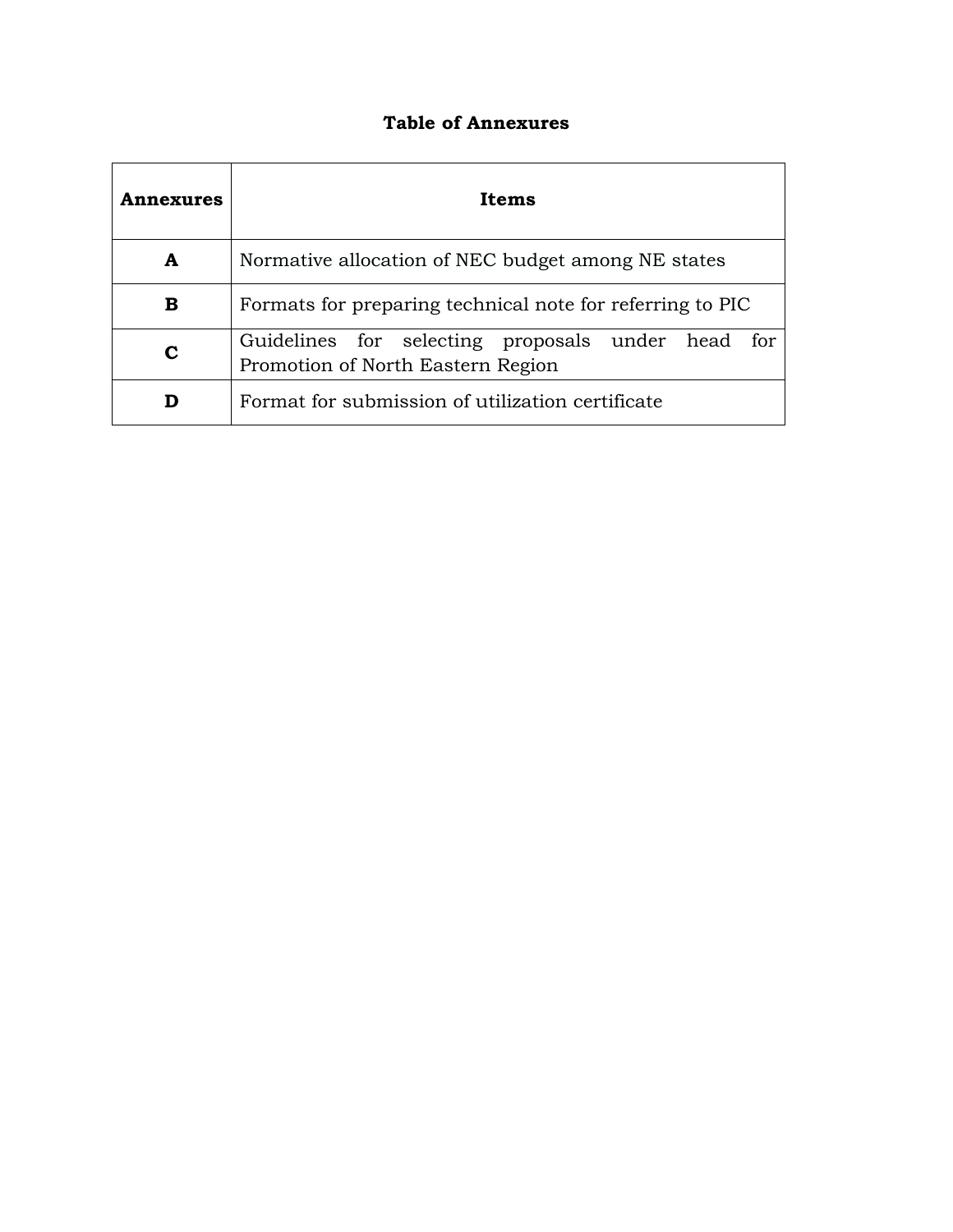#### **NEC GENERAL GUIDELINES 2018**

## **1. Introduction**

1.1. The North Eastern Council which was set up as a Regional Advisory Body under the North Eastern Council Act, 1971 was transformed into a Regional Planning Body by the 2002 amendment. To fully appreciate the transformation, the relevant provision of the amended NEC Act is quoted below:-

Section 4 of the original Act:

*"(a) for sub-sections (1) and (2), the following sub-sections shall be substituted, namely:-*

*(1) The Council shall function as a regional planning body for the North eastern area.*

*(2) While formulating the regional plans for the North eastern area, the Council shall give priority to schemes and projects, which will benefit two or more States:*

*Provided that in case of Sikkim, the Council shall formulate specific projects and schemes for that State including the review of implementation of such project and schemes"*

1.2. The "NEC General Guidelines" were first prepared in 2010 and laid down the importance of preparation of perspective plans with regional approach; procedures to be followed for obtaining priority list from the NE States; selection, appraisal, sanction, monitoring and reporting, evaluation of projects; composition and functions of various committees and other details for NEC to follow.

1.3. The "NEC General Guidelines" were revised in May 2015 and approved by the 64th Plenary held in April 2015. The "Revised NEC General Guidelines", inter-alia, brought out in greater detail the roles and functions of the three nominated Members of the NEC which had not been clearly laid down in the "NEC General Guidelines" prepared in 2010.

1.4 While addressing the 65th Plenary of NEC on 26-27th May 2016 at Shillong, the Hon"ble Prime Minister inter alia stated.

"*To meet the growing aspirations of the people it is important that the North Eastern Council introspects and assesses the extent to which it has been able to achieve its objectives. Perhaps there is a need to reorient and upgrade the North Eastern Council. You may like to consider developing NEC as a state-of-the-art*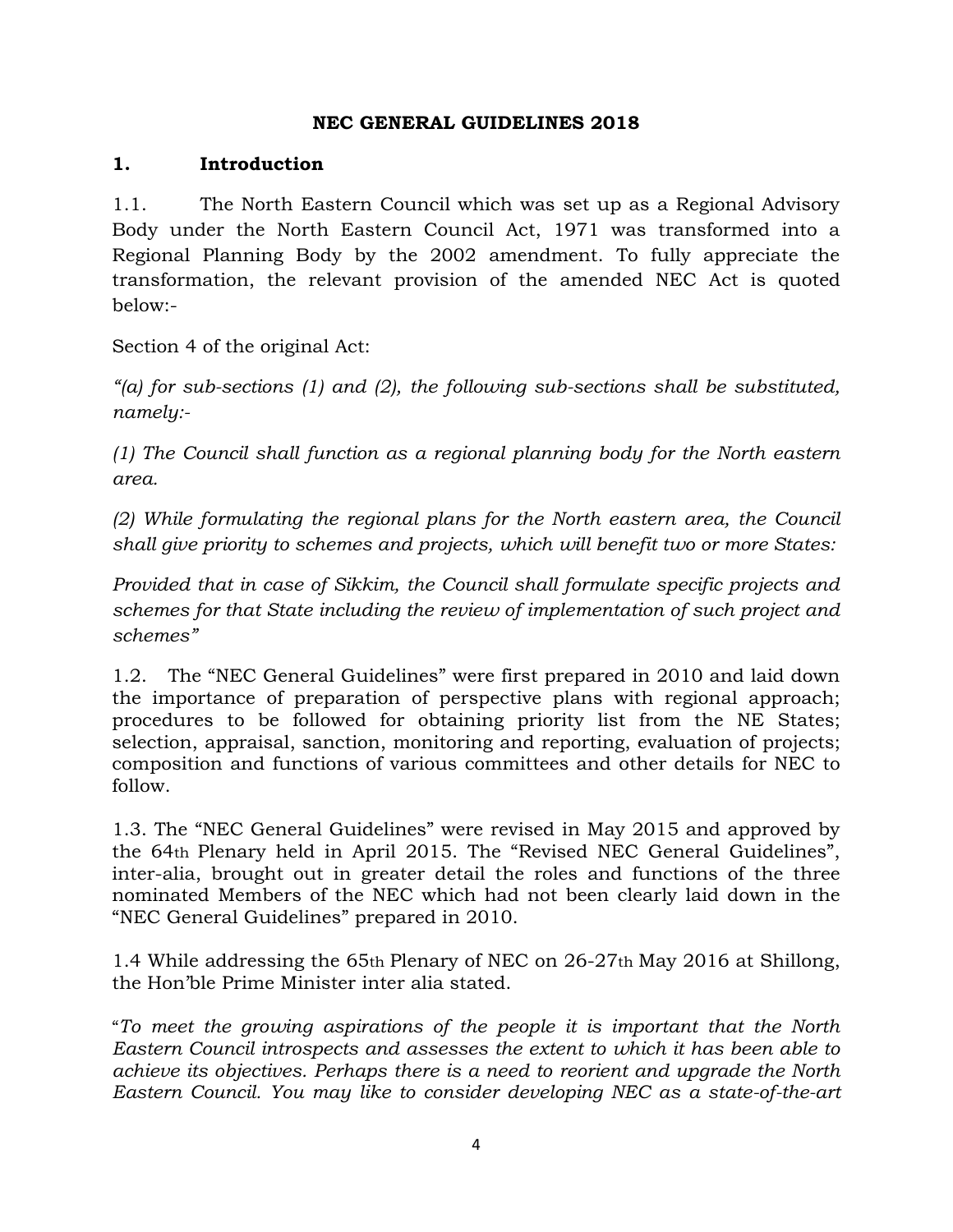*resource centre for North Eastern states with the necessary resources, knowledge and skills. The resource centre may enable the states and the implementing agencies to properly plan and execute projects, promote research and innovation and provide strategic policy vision for the region. The NEC may look into developing a specialized domain expertise either by itself or through an agency model to assist states and central ministries in their development planning as also problem solving needs. This will enable the imbibing of good governance and best practices in the region. The NEC should also consider focusing on issues in emerging areas of livelihood entrepreneurship, venture funds, start-up and skill development. All this will help in generating jobs."*

1.5. As a step towards ensuring equitable allocation of resources and benefits amongst all NE States, the 66th Plenary of the Council, held in May 2017, approved the normative allocation of 60 % of the NEC budget among the 8 NE states as per a formula based on various development indices. This normative allocation is now included in the Guidelines **(Annexure - A)** and shall be followed while releasing funds to the eight states. The remaining 40% Budget of NEC set aside for Central component would be available for Central Ministries and agencies for taking up such regional projects which are necessary for the region and are iconic in nature and cannot be covered by the on-going schemes of the line Ministries.

1.6. The "Schemes of the NEC" has now become a Central Sector Scheme on 100% funding by Government of India and has been extended till March 2020. However the on-going projects under the Scheme of NEC- Special Development Projects with existing funding pattern (90:10) will continue till March 2020 through State treasury.

## **2. Vision, Objectives and Goals of the NEC**

2.1. The NEC shall be a state-of-the-art resource centre for North Eastern Region with the necessary resources, knowledge and skills.

2.2 The NEC shall enable the states and the implementing agencies to properly plan and execute projects, promote research and innovation and provide strategic policy vision for the region.

2.3 The NEC shall develop specialized domain expertise either by itself or through an agency model to assist states and central ministries in their development planning.

2.4 NEC shall focus on issues in emerging areas of livelihood entrepreneurship, venture funds, start-up and skill development enabling in generating jobs.

2.5 NEC would focus on interstate projects having wide ranging impact and on selected areas of critical nature.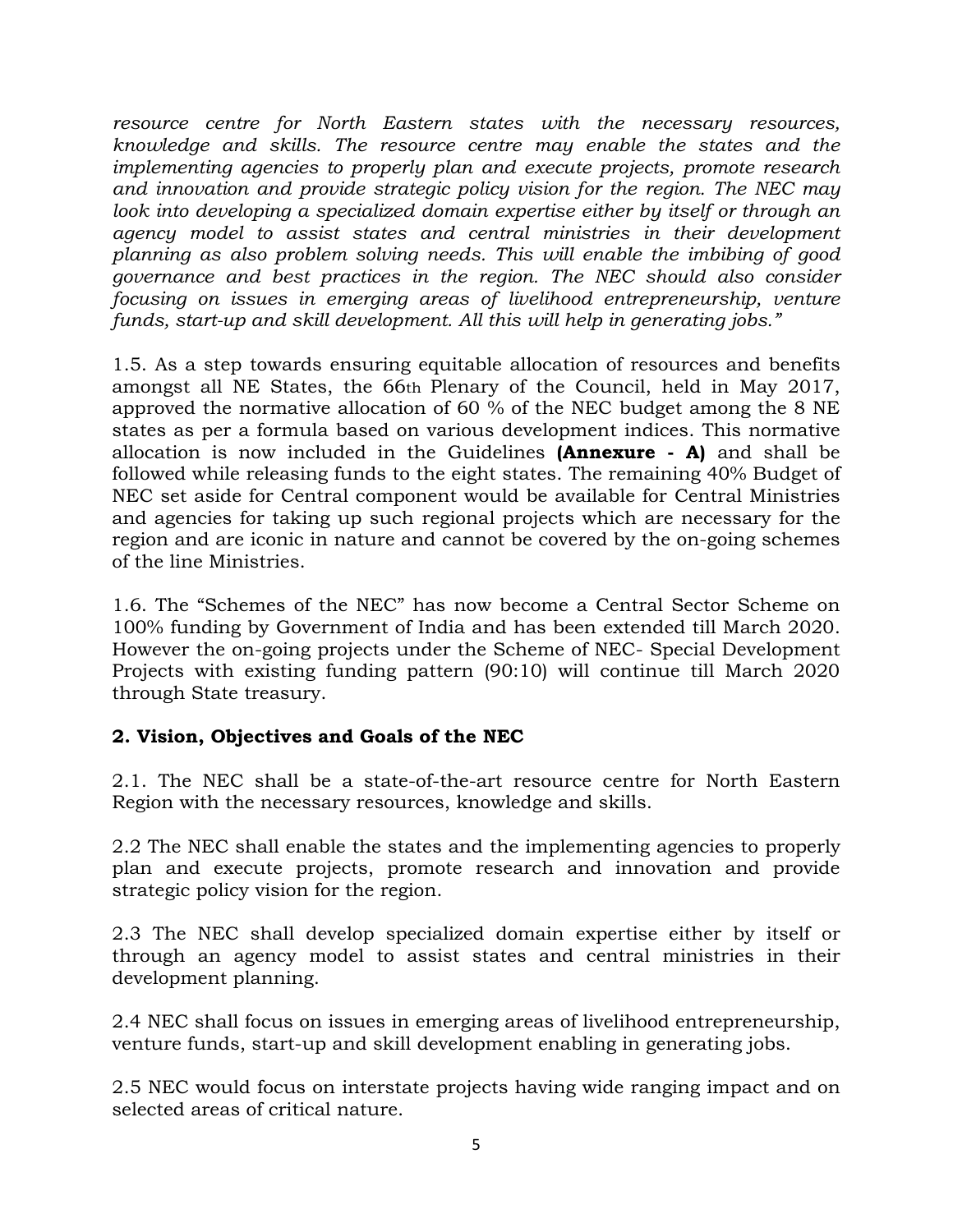2.6 The NEC shall take up new projects in selective and focussed sectors as below:

- i. Bamboo sector: In order to realise the potential of turning bamboo into green gold in the NER, NEC would support multi-sectoral interventions covering the entire value chain including support to regional centres of excellence including strengthening of state, regional level and national level institutions located in NER.
- ii. Piggery: Value chain development of piggery right from setting up of swine flu vaccine plants to proposed processing and packaging, meeting locally unmet internal consumption demand and ultimately export to neighbouring countries of ASEAN and China.
- iii. Regional Tourism: Promotion of theme based regional tourism circuit. Support would be provided for completion of infrastructure projects under PIDDC Scheme of M/o Tourism where substantial work (more than 50%) has been accomplished.
- iv. Higher Education, Tertiary Healthcare (including Health Education) & special interventions in backward areas as follows:
	- a. Support to augment infrastructure of higher education including hostels etc.
	- b. Support to tertiary healthcare (including medical education), both State Centre, in NER to cater to the need of the region which would in turn attract both education and medical tourists from other parts of the country and neighbouring countries;
	- c. Special interventions in the Sixth schedule areas; backward districts and militancy affected districts & Autonomous Council Areas, in the form of creation of supports and infrastructure, training of teachers of science and mathematics;
	- d. Telemedicine in above areas; and
	- e. Educational interventions through remote media like satellite TV, digital and other media.
- v. Livelihood Projects: Interventions throughout the value chain in other sectors which are local strengths of NER having great potential of augmenting livelihood employment generation and augmenting incomes and capture the entire value chain from production till processing and packaging in areas like (a) Floriculture; (b) Medicinal and Aromatic plants (c) Bee-keeping (d) Poultry (e) Fishery (f) Handloom (g) Handicraft and (h) Horticulture could also be taken up.
- vi. Science & Technology interventions in the NER (STINER) including use of remote sensing applications for planning and project monitoring; popularisation of ICT uses and innovation for livelihoods; setting up of Technology Facilitation Centres (TFCs) with focus on appropriate technological interventions for farm, nonfarm and other sectors across NER; Early Warning System (EWS) for disaster mitigation including use of space technology.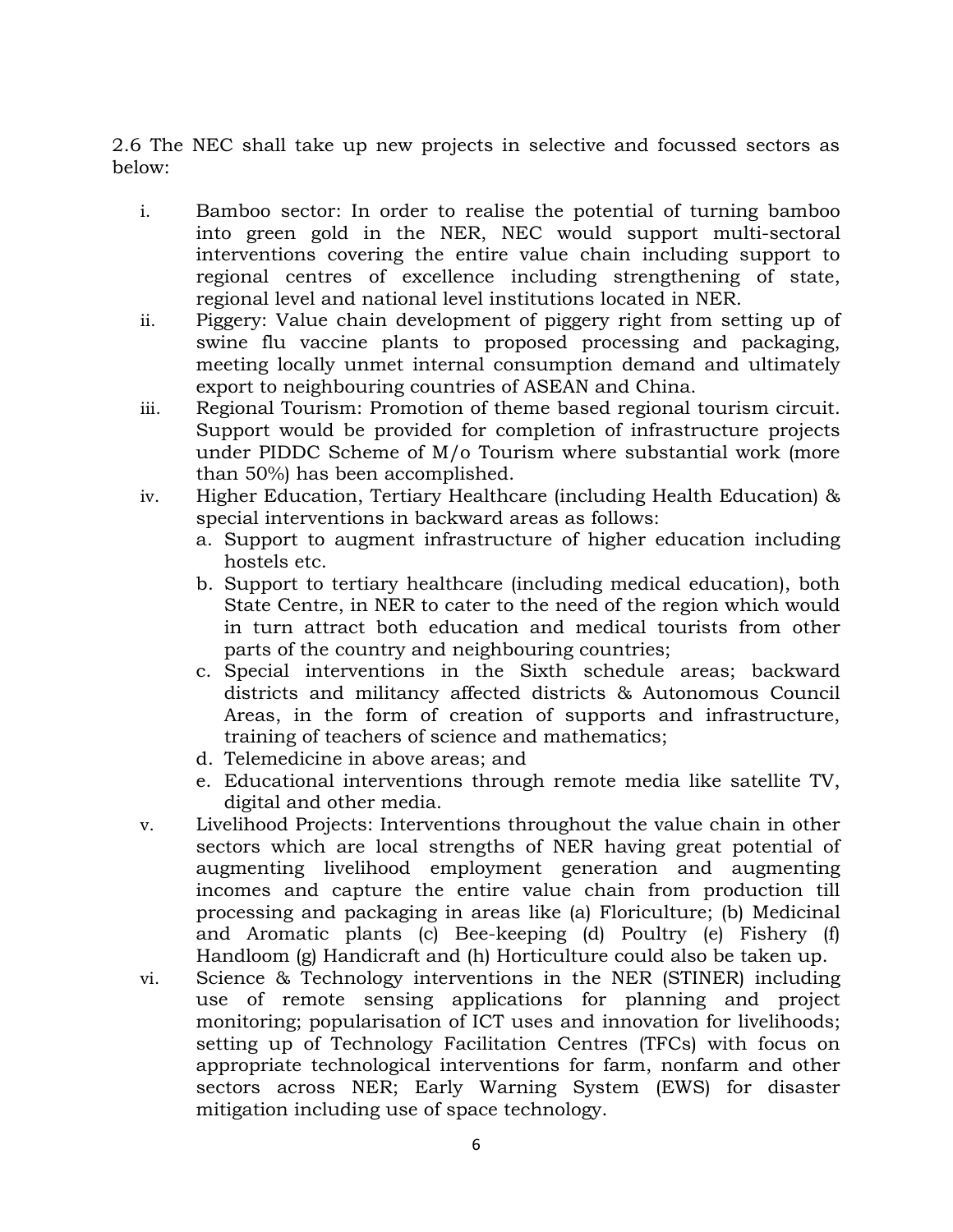- vii. Surveys & Investigations: Support for undertaking surveys and investigation and preparation of DPR for various infrastructure projects including hydro-electric power, flood management, irrigation, soil erosion etc.
- viii. Promotion of the North Eastern Region: Setting up of Centres for awareness generation, advocacy and promotion of NEC; creating networks with Centres of Excellence on priority across sectors throughout the country; augmenting of the Regional Documentation Centre as a move towards making NEC into a State of the Art Resource Centre. Guidelines for taking up projects under this head is at **Annexure-C**.

The above interventions are illustrative and fresh areas, if any, would be identified in consultation with the State Governments and the Central Ministries.

## **3. NEC funds:**

The Central Government has a plethora of schemes and programmes which are aimed at bringing about a balanced socio-economic and infrastructure development under all sectors besides delivering services. The strategy for NEC would be to encourage the State Governments to fully leverage funds from the Central Ministries/Central organisations and then use NEC funds for meeting critical gaps not covered under the Central schemes/programmes.

## **4. Budget heads of NEC**

The NEC plan funds are reflected under the following Major Heads as per the M/o Finance classification as given below:-

## **MH-3601: Schemes of NEC – Special Development Projects**

## **MH-2552: Schemes of NEC - Revenue**:

**MH-4552: Schemes of NEC – Capital**

#### **MH-2070: Administrative and Establishment Expenditure**

**MH-4552: NLCPR (Central) - Capital**: Continuation of ongoing schemes and projects being implemented under the erstwhile NLCPR (Central).

#### **5. Nodal Department**

The Planning Department of the NE States shall be the nodal department for NEC in the States. NEC shall address all correspondences to the Planning department with copy to the implementing department in the State for enabling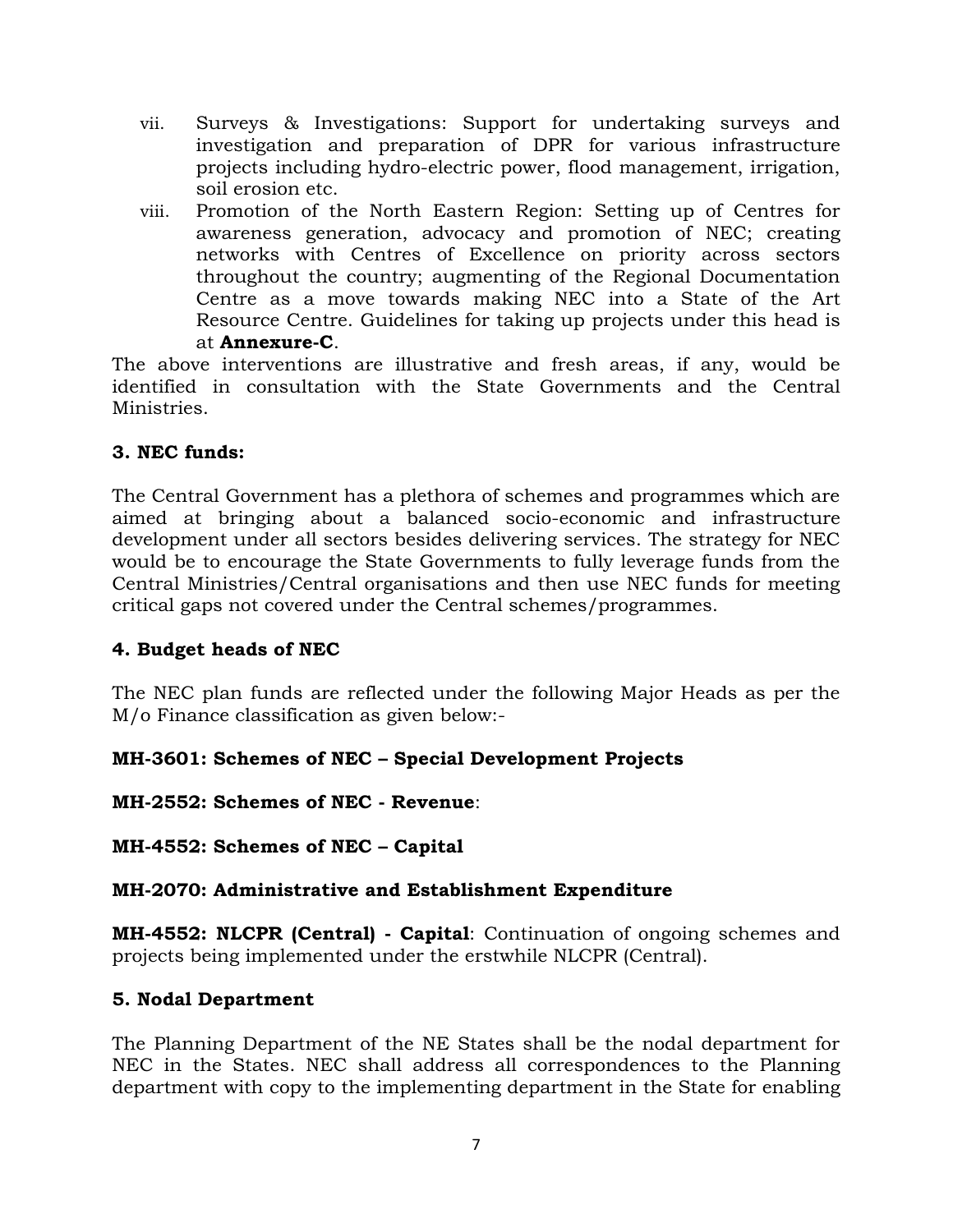them to take advance action. In the same manner, the Planning department in the State concerned shall send all correspondence to NEC.

## **6. Mechanism of Approval of Projects**

## **6.1 Project Identification Committee (PIC)**

6.1.1 For identification of new projects for the earmarked State component of 60% of NEC allocations, for better synergy with the projects being implemented by various ministries and also to ensure better and effective monitoring, a Project Identification Committee (PlC) consisting of Secretary, Ministry of DONER or his nominee not below the rank of Joint Secretary, Secretary, NEC and the Chief Secretary of the concerned State may recommend the shelf of projects for each state. Meetings of the Committee will be co-chaired by Secretary, NEC and would be held at the concerned State Capital or NEC Secretariat. Representatives of concerned line Ministries would also be coopted. The concerned Sector in the NEC may also propose concept papers for projects that can be taken up.

6.1.2. The PIC shall recommend projects of regional character which will benefit two or more States. The projects may have components for two or more states and to the extent possible the overall project cost should not be less than Rs. 20 crores.

6.1.3. The identification of new projects for central agencies would be done by the Project Identification Committee (PIC-Central) chaired by Secretary NEC with a Standing Committee of Planning Secretaries of North Eastern States as Members. The representatives of concerned Central Ministries and the sector heads of NEC would also be co-opted in the PIC-Central. These projects once identified by the Competent Authority would be implemented directly by the Central Ministry / Central Agency.

## **7. Sectoral Empowered Committee (SEC)**

7.1. On the basis of the recommendation of the PIC on the shelf of projects for each State this would be vetted and endorsed for implementation by the Sectoral Empowered Committee chaired by the concerned Member NEC. The Sectoral Empowered Committees (SEC) in the NEC shall be headed by the respective nominated Members (NEC), as per the notification with respect to the subject matter allotted to them. The members of the SEC would be the Secretary, NEC; Financial Adviser; Economic Adviser (E&M); Economic Adviser (HR), Sectoral Heads concerned and Planning Adviser would be the Member Convenor of SEC. The concept paper of the project along with a technical note shall be placed by the sector concerned before the SEC for consideration. The Sector head would examine the concept paper submitted by the State Governments regarding the admissibility of the project as per these Guidelines,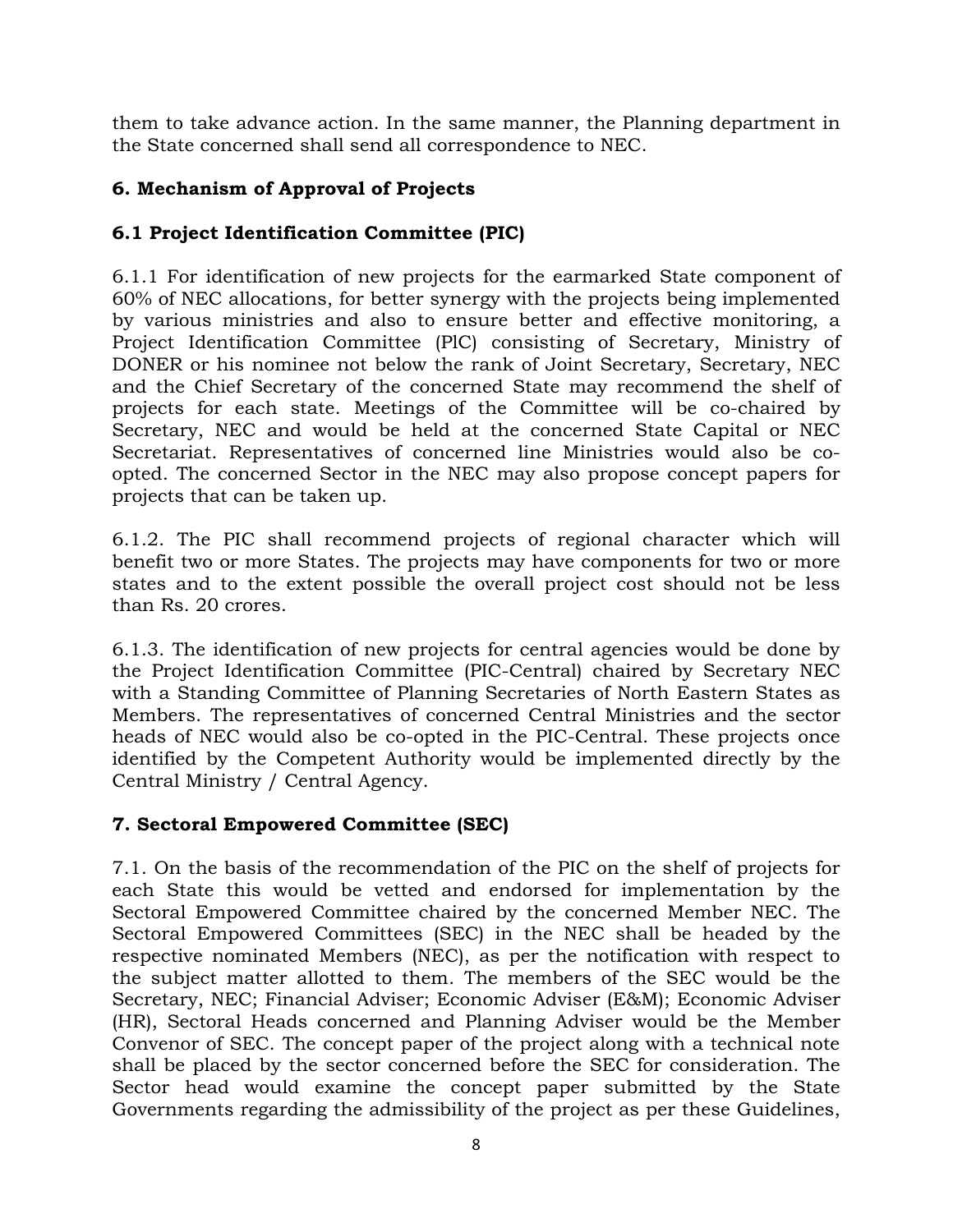information on past support given by NEC for the same institution/ entity, liabilities of ongoing projects, availability of fund under the appropriate heads, etc. The sector will fill up details in the prescribed "Technical Note" at **Annexure-B** for assisting the SEC.

7.2. Secretary Ministry of DoNER, being the ex-officio Member of the NEC, may be co-opted in the Sectoral Empowered Committee in respect of such subjects which are allotted to other members.

7.3. The Sectoral Empowered Committees will vet and endorse the selected projects from the shelf prepared by the Project Identification Committee (PlC) for each state. SEC may take into account the schemes of State Governments and concerned Central Government Ministries on various Centrally Sponsored Schemes (CSS), Central Sector Schemes and programmes etc while considering the projects.

7.4. SEC may also suggest proposals of regional character needed by the region costing Rs.15 crore and above, for funding out of the 40% share of NEC"s budget, their execution and management and how the benefits should be shared among the NE States.

7.5. The projects identified by PIC and further vetted and endorsed by the SEC will be submitted to the competent authority for in principle approval before communicating them to the State Governments.

## **8. State Level Empowered Committee (SLEC)**

8.1 All State Governments will be required to constitute a State Level Empowered Committee (SLEC) chaired by Chief Secretary of the State and comprising Planning, Finance and other Secretaries of the State Government, as deemed necessary by the State. Concerned Sector Head in the NEC and Financial Adviser, NEC shall also be members of the Committee.

8.2 The State Government will prepare Detailed Project Reports (DPRs) of the identified projects communicated to them. All estimates of projects/DPR having civil construction, electrical, water supply, plant & machinery should be prepared based on the latest approved Schedule of Rates (SoR) of the State Department concerned and vetted by a competent engineering authority.

8.3 No change in the scope of the project in the DPR against what was proposed in the Concept Paper will be admissible. The State Level Empowered Committee (SLEC) will authorize institutes of national repute like IIT/NIT/Engineering Colleges for the technical and economic appraisal of DPRs for projects recommended by PIC. The cost of DPR appraisal by these institutes shall be an admissible component to be included in the project cost. The DPR of the projects so prepared, will be placed before the State Level Empowered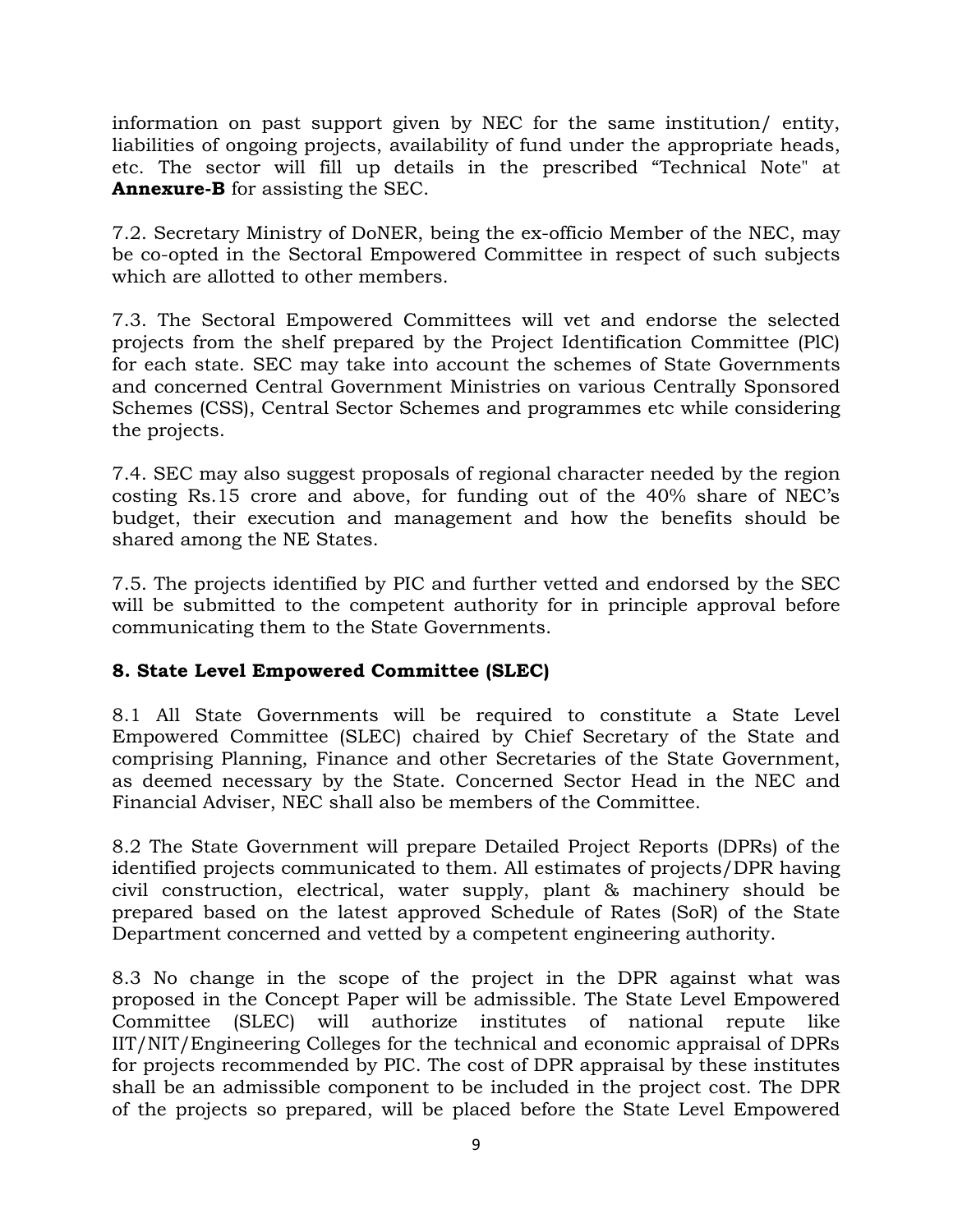Committee (SLEC) for their techno economic vetting and to make suitable recommendations to the NEC for sanction/non-sanction.

8.4 The SLEC recommendations for sanction/non-sanction of projects must be accompanied with all regulatory and statutory clearances like forest & environment, land acquisition, non-duplication certificate, availability of stone quarry etc. wherever applicable along with appraisal report.

## **9. Standing Finance Committee (SFC)**

9.1. NEC shall follow an SFC Mechanism for appraisal of the projects costing between Rs. 5 - 15 crore under the chairmanship of Secretary, NEC with representative from Ministry of Finance, Ministry of DoNER and line Ministries. The Planning Adviser, Financial Adviser, Economic Adviser (E&M) and concerned Sector Head shall also be part of the SFC.

9.2. The procedures laid down by Ministry of Finance for considering proposals by SFC shall be followed for appraisal/approval of project costing above Rs. 15 crore.

9.3. For projects approved by SFC, the sector shall process the project for sanction and release of fund to the Planning Adviser who shall send the file to the Financial Adviser (FA) for concurrence. The FA shall send the file for sanction and release of funds for the project to the Secretary, NEC.

## **10**. **Small Projects**

All small proposals/schemes costing less than Rs. 5 crore shall also be processed in the same spirit as at para 6 to para 8. The process for obtaining the Secretary"s "in-principle" approval of projects shall be initiated by the Sector concerned by examining its linkage to the common aims and goals, thrust areas of NEC, soundness, feasibility etc. Proposal for in-principle approval should be routed through the Planning Adviser and the Financial Adviser. After obtaining in-principle approval, the sector shall then process the project for sanction and release of fund to the Planning Adviser who shall send the file to the Financial Adviser (FA) for concurrence. The FA shall send the file to the Secretary, NEC for sanction and release of funds for the project. No proposal shall be rejected at Sectoral, Planning or Finance Division level.

## **11. Other Schemes**

## **11.1 NLCPR (C) Projects**

A Scheme "Non Lapsable Central Pool of Resources" – Central (NLCPR) provides resources to the concerned line Ministries/ their agencies for projects in NER. The Cabinet has approved transfer of scheme to NEC for implementation; accordingly all the ongoing projects under this scheme shall be implemented by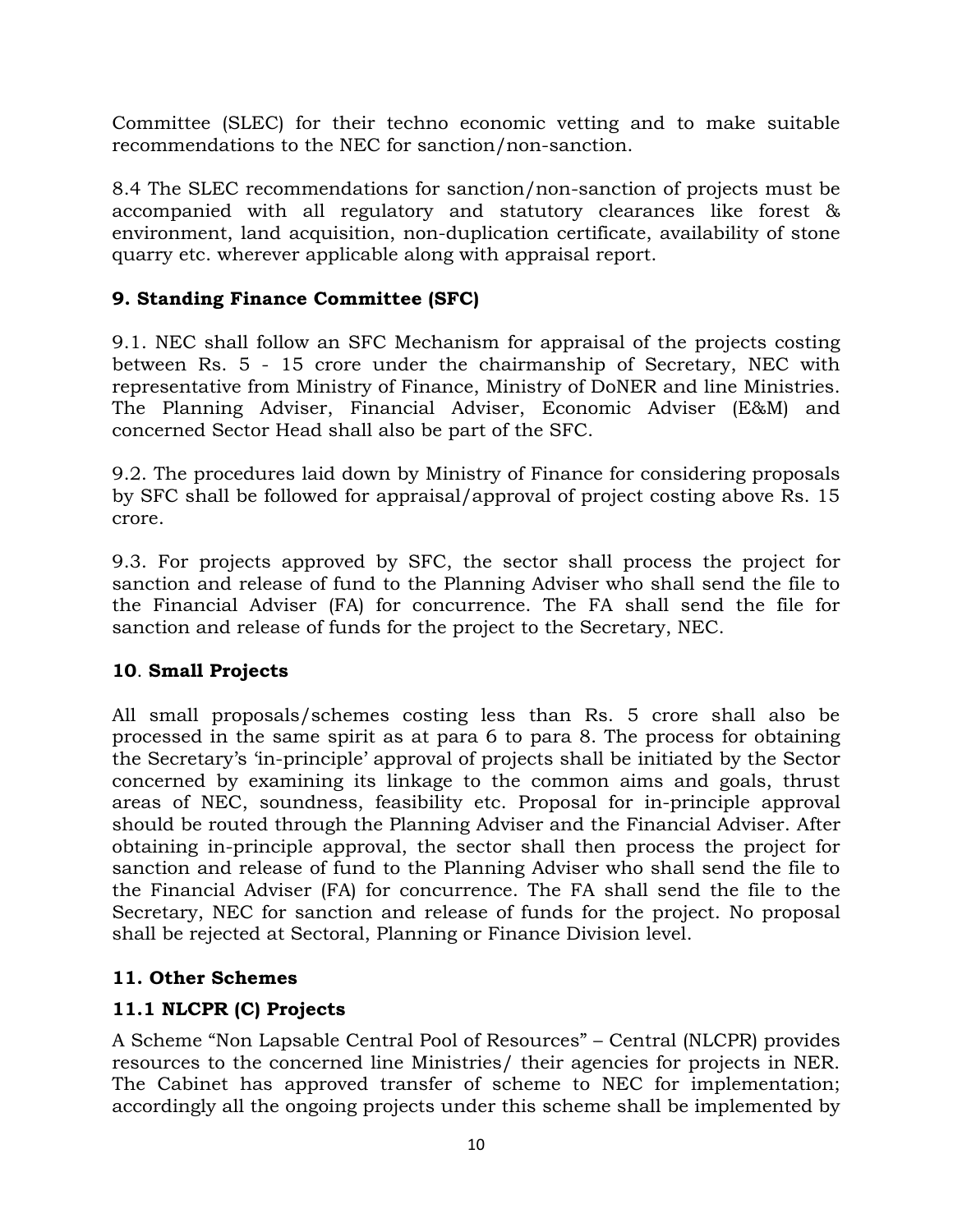NEC. The necessary budget to meet the committed liabilities of these schemes shall also be transferred to NEC. The NLCPR scheme would be discontinued after meeting the committed liabilities and the Central agencies would hence forth get resources from the 40% earmarked funds for new projects of NEC.

## **12. Management Information System (MIS)**

12.1. The Sectoral head shall ensure that the details of projects recommended for sanction are entered properly in the OASIS software programme before files containing draft sanction order for expenditure sanction and release of funds are sent to FA for concurrence.

12.2. The Sectoral head shall also ensure that the updated details of projects being implemented are uploaded in the NEC web portal through the NEC Web Administrator.

12.3. The FA shall have the responsibility to ensure that details of all expenditure sanction and release of funds have been entered in the OASIS software programme by the sector concerned and shall also ensure that the details to be entered by the Finance division are entered properly before financial concurrence diary number is allotted to the sanction order. This is necessary to ensure that all data regarding sanctions and releases are captured and there is accuracy in the reports.

12.4. The State Government would ensure that the data entry of the progress of the project starting from the submission of the project by the State Government upto the completion of the project, including hosting photographs, shall be made by the designated officials of the State Government on the online data entry in the designated Management Information System (MIS).

12.5 The NEC will ensure that the OASIS software and MIS seamlessly integrated with the MDoNER portal so that an integrated dashboard view of all the DoNER/ NEC projects can be viewed. This shall be taken further to DoNER App (under finalisation) to be suitably rendered as a one stop information tool for entire DoNER/ NEC projects.

12.6. Upon closure of projects, sector concerned should ensure the correct status is entered into the MIS.

12.7. All Agencies receiving funds from NEC will be required to implement Expenditure Advance Transfer (EAT) Module of PFMS.

## **13. Project implementation by the State Government:**

13.1. The State Government shall ensure that the implementing department/executing agency invite tender on competitive basis by giving wide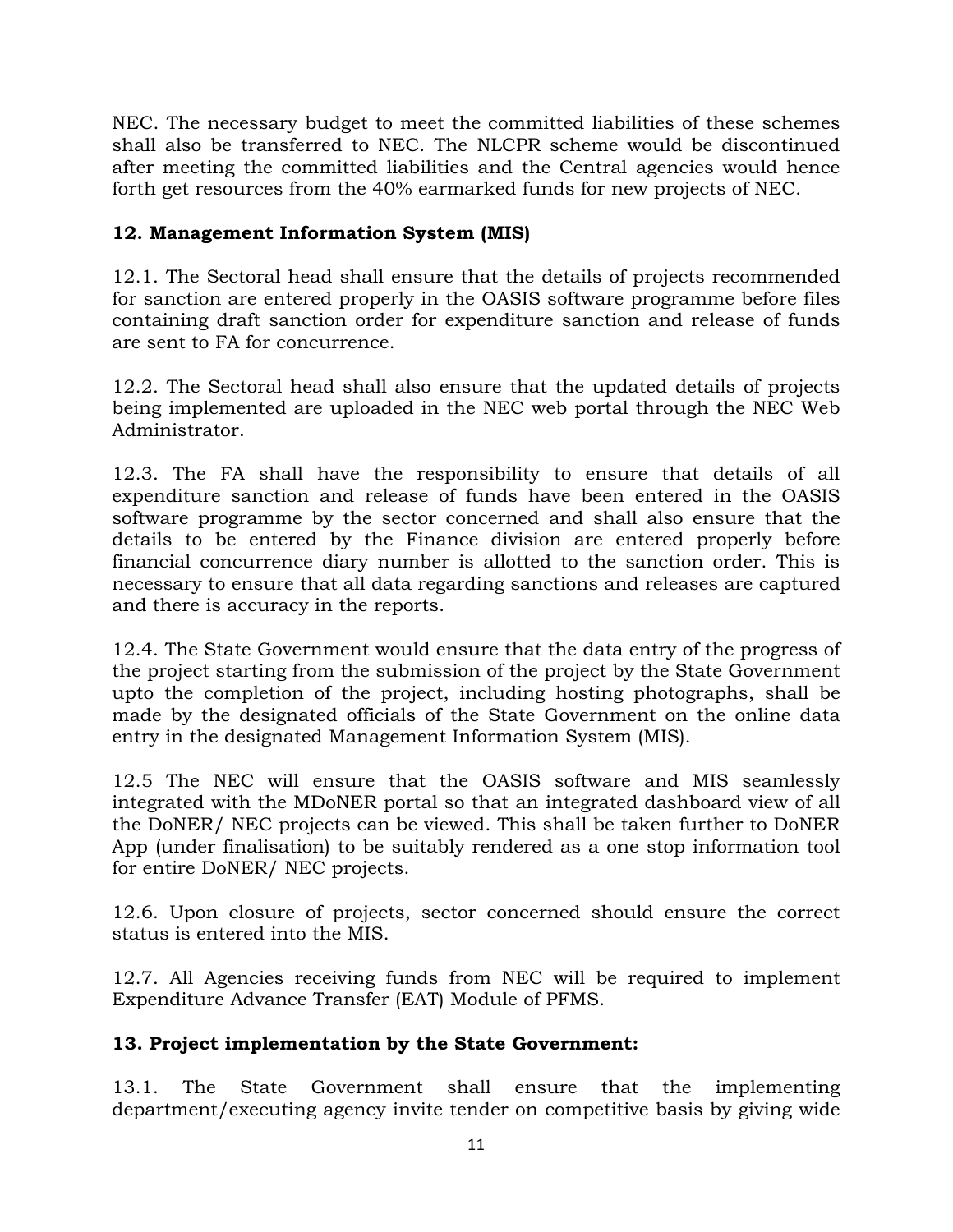publicity in print media & website preferably through e-tendering and also ensure that the work is awarded within three months of sanction by NEC. Tender notices etc. issued by the State Governments may be linked to the NEC/ Ministry of DoNER Websites. Any work done prior to sanction of the project will not be funded by NEC. The State Government should follow all codal formalities and strictly adhere to the project implementation schedule and physical targets given in the sanction order. Tender notices and contracts will incorporate binding clauses for incentives to contractors for early completion and penal provision for delays.

13.2. Funds released by NEC must be transferred to the implementing agency/ project authority by the State Government within 30 days from the date of release of funds from NEC and a copy of the release order should be endorsed to NEC. If the released fund is not transferred to the Implementing Agency within 30 days and a copy of such transfer is not received in NEC, the project will be liable to be cancelled.

13.3. As provided under Rule 238 (1) of GFR 2017, funds released by NEC must be utilized for the sanctioned project and Utilisation Certificate submitted to NEC within 12 months of the closure of the financial year.

13.4. For projects leading to creation of physical assets, the GPS coordinates of the project site shall be indicated in the DPR by the State Government.

13.5. The State Government shall ensure that the land on which the project will be constructed and the assets/ facilities created out of Government Grant will not be transferred/ sold/ alienated/ mortgaged without the approval of NEC and Ministry of DoNER, Government of India.

13.6. The State Government shall ensure proper upkeep, maintenance and operation of the assets/ facilities created out of the project.

#### **14. Release of funds:**

14.1 The funds will be released to the designated agency through treasuries of the State Governments as per special dispensation accorded by Ministry of Finance. The State Government will install PFMS portal at the State level and link their treasuries to the PFMS of NEC for tracking of funds released under the scheme.

14.2 The funds will be released by NEC in two instalments of 40% and 60%.

14.3 Initially at the time of issuance of Administrative and Financial sanction, a token amount of Rs. 10.00 lakhs will be released by the NEC as part payment of the first instalment so that tender formalities could be initiated and finalized by the agency. Thereafter, the agency will approach the NEC with a copy of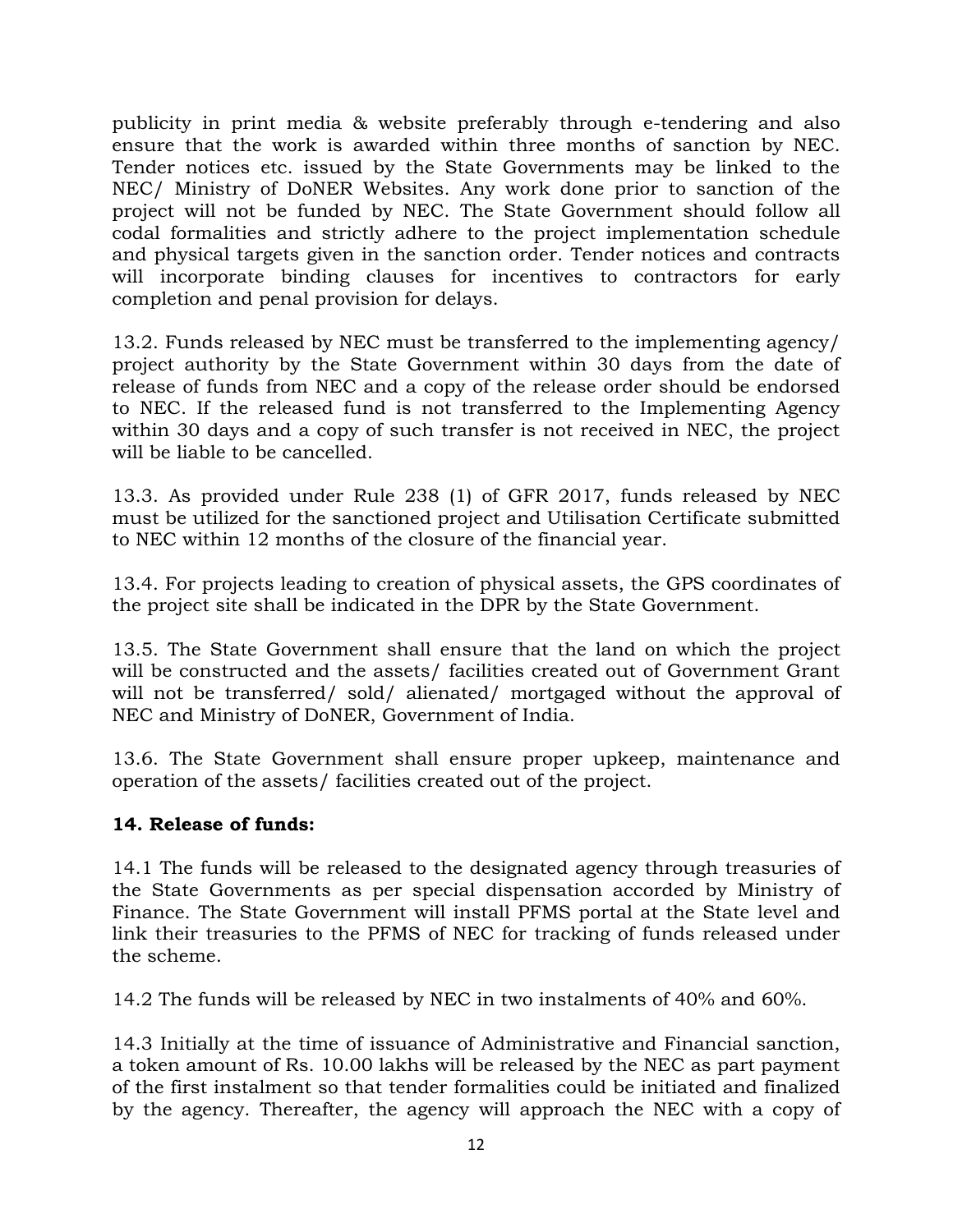work order and letter for claiming the release of balance amount of first instalment of funds.

14.4 Second instalment of the project will be released by the NEC once the State Government mandatorily submit utilization certificate for 75% of the first instalment released and commensurate physical progress duly signed by the Head of designated agency and countersigned by Planning Secretary of the State Government.

14.5 The instalments for release of funds to the Central Sector Projects shall be on case to case basis on the basis of the recommendations of the PIC (Central) while recommending the project for approval.

14.6 Request for release of subsequent instalment of funds submitted by the State must be accompanied with:

(a) Utilisation Certificates (UC) for 75% of 1st instalment released. (GFR 12-C)

- (b) Quarterly Progress Report (QPR).
- (c) Photographs of the works completed.
- (d) Inspection report of Nodal Officer.

14.7 Any cost overrun over and above the approved/ sanctioned cost in any project due to delay in implementation or any other reasons has to be met by the concerned agency.

14.8 After completion of the project, a Completion Certificate along with utilization certificate of the total fund released will be submitted by the designated agency through the State Government.

14.9 Any delay in completing the project beyond the schedule date, could invite a cut in the subsequent normative allocation of the State Government.

14.10 Utilization Certificates shall be submitted in the form GFR 12-C. Format is at **Annexure-D** [with counter-signatures of (i) Secretary, Planning Department and (ii) Secretary, concerned Department]. The UC will require signature of the implementing agency/ Department and counter-signatures of the Planning and Development Department of the State Government.

## **15. Cancellation of the Project and adjustment of funds released**

Work should be awarded within six months of the issue of the sanction by NEC and a copy of the work order endorsed to the NEC. In case no work order is received by the NEC within a period of six months of the release of first instalment or part payment of first instalment of funds, the sanction of the project would be liable to be cancelled. In the event of cancellation, the funds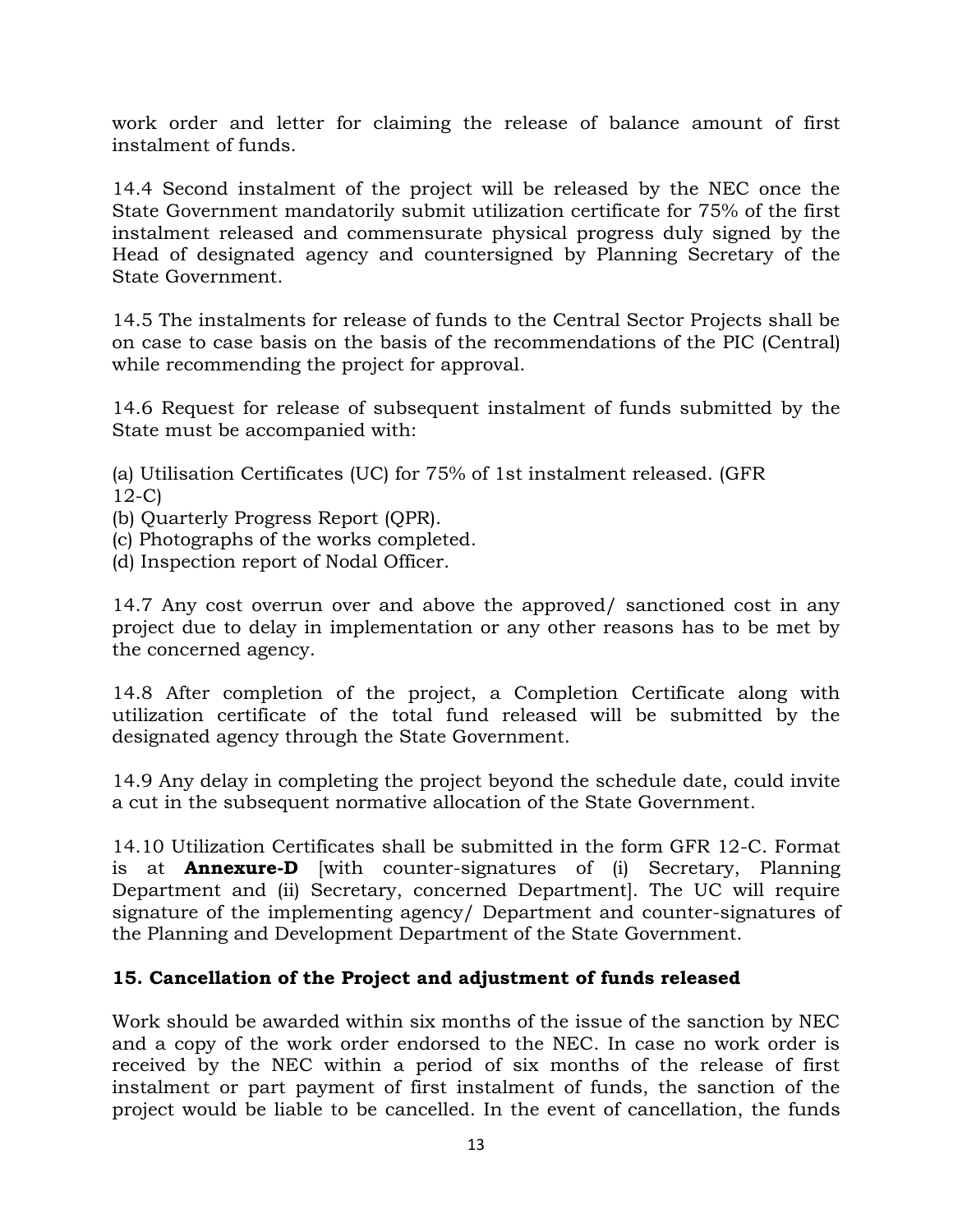already released for the project shall be adjusted against other ongoing NEC projects of the State.

# **16. Overheads for NEC projects in the DPR**

16.1. Apart from contingencies, the NE states implementing NEC projects also incur expenditures on Agency/establishment charges, Quality control charges, Cost for Consultancy and DPR preparation. These charges are apart from the cost incurred by the State Governments on land acquisition and forest compensations.

16.2 For all civil works there are established provisions in the project cost which are provided for smooth execution of works, and Central Govt Ministries like the BRO, CPWD and MoRT&H etc. provide certain percentages over and above the cost of item of work in their estimates as agency charges.

16.3. To ensure that the benefit of the special category status to the NE States in respect of NEC projects is not neutralised, apart from statutory levies etc., the following provision will be allowed to be incorporated in the DPR:

| <b>Provisions</b>      | Percentage                               |
|------------------------|------------------------------------------|
| <b>Quality control</b> | $1\%$                                    |
| Contingency charges    | 2% for plain areas and 3% for hill areas |
| Agency charges         | 6.5%                                     |

This will ensure better quality of work, servicing of costs towards the establishment required by the States for execution and management of the projects, statutory levies on account of labour cess etc., apart from contingencies.

## **17. Monitoring & Evaluation:**

17.1 The State and Implementing Agencies/ Departments shall report the progress in respect of each project at the end of the quarter in the Quarterly Progress Report (QPR) proforma prescribed in the sectoral schemes and guidelines. Such QPRs should reach the NEC Secretariat within three weeks of the end of the quarter under report.

17.2 In the states, the Chief Secretary or a senior officer in the rank of Additional Chief Secretary or Principal Secretary of the State shall hold quarterly meeting to review the progress of implementation of the ongoing projects under NEC and make available summary record of such meetings to the NEC. A representative of NEC should be invited to attend such meetings.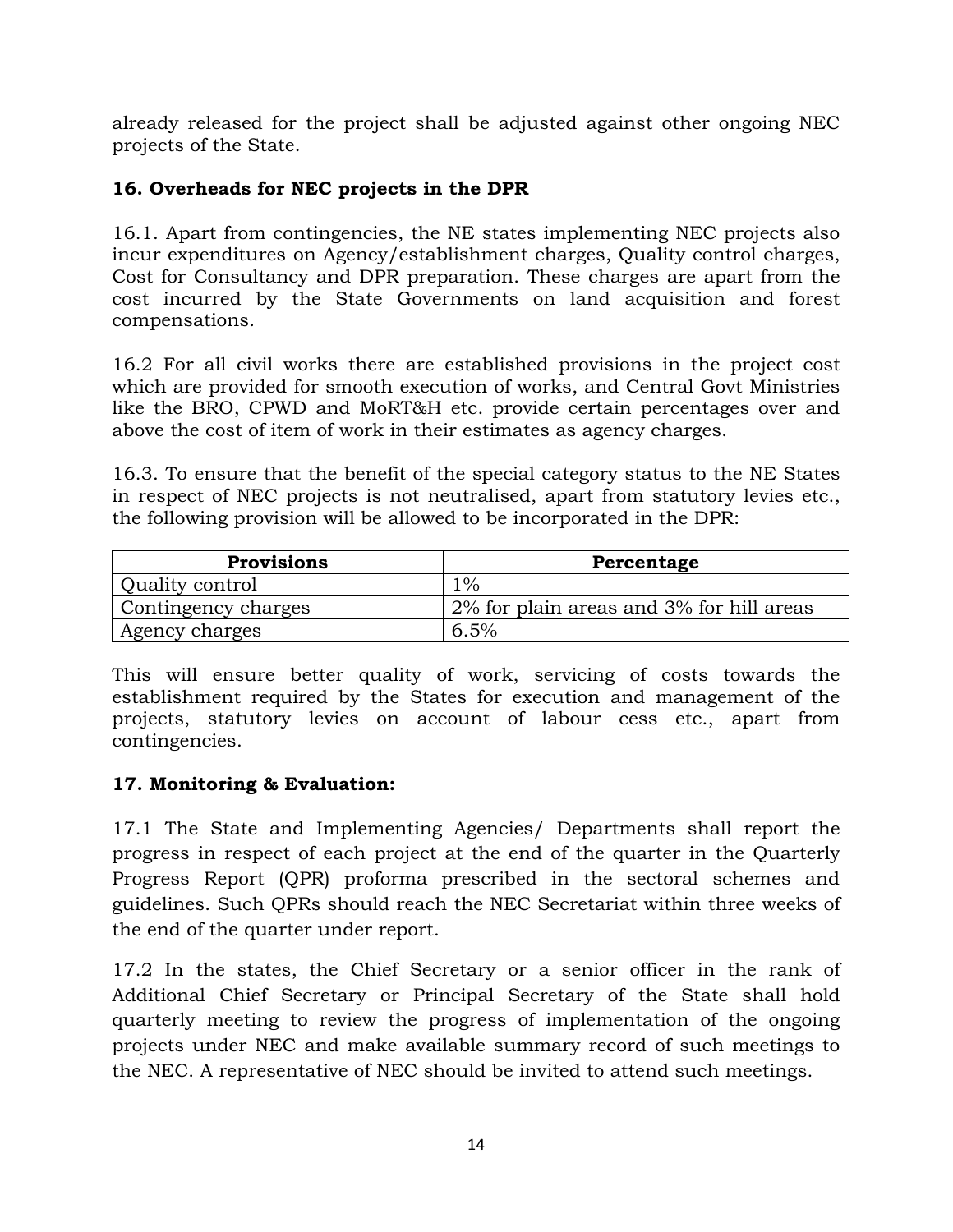17.3 Besides, the State Governments should constitute department-wise monitoring Committees to oversee implementation of NEC projects in the State. Such monitoring Committees may be headed by the Administrative Head of the Department concerned. The head of the NEC Cell in the Planning Department should invariably be a member of such Committees. These department-wise monitoring committees may review the progress of implementation on quarterly basis.

17.4 States will carry out project inspection periodically. The quarterly review report of the State would contain a separate and distinct section on the findings of the project inspection supported by latest photographs and a copy of the report should be endorsed to NEC. States should also make use of the Unmanned Aerial Vehicle (UAV) supplied to them for the purpose by NESAC. In case of NEC projects implemented by Central Government agencies or other public sector institutions, such inspections may be conducted by their competent authority and reports will be submitted to the NEC under intimation to concerned State Government.

17.5 States should nominate a "nodal officer" for each department implementing NEC funded projects including projects sanctioned under MH-2552. The nodal officer would be a single point contact for project implementation and monitoring.

17.6 Monitoring and evaluation of implementation of the project shall also be undertaken through field inspections by officers of the NEC or by NEC appointed consultants/Regional Level Monitors (RLM) as well as through impact studies, and evaluations conducted by government or through independent agencies at the request of the NEC.

17.7 Each State would ensure that the projects being funded by NEC are shown at Major-head to sub-head level in their plan budgets so that the withdrawals from those heads as certified by audit can be matched with expenditure figures supplied by State for each project.

17.8 States implementing social audit should include all NEC funded projects in the social audit calendar. States are also encouraged to facilitate Social Audit with a view to enabling people at the grass root level including beneficiaries themselves to actually know that NEC funded projects are properly implemented and funds are properly utilized as envisaged in the aims and objectives of the different projects.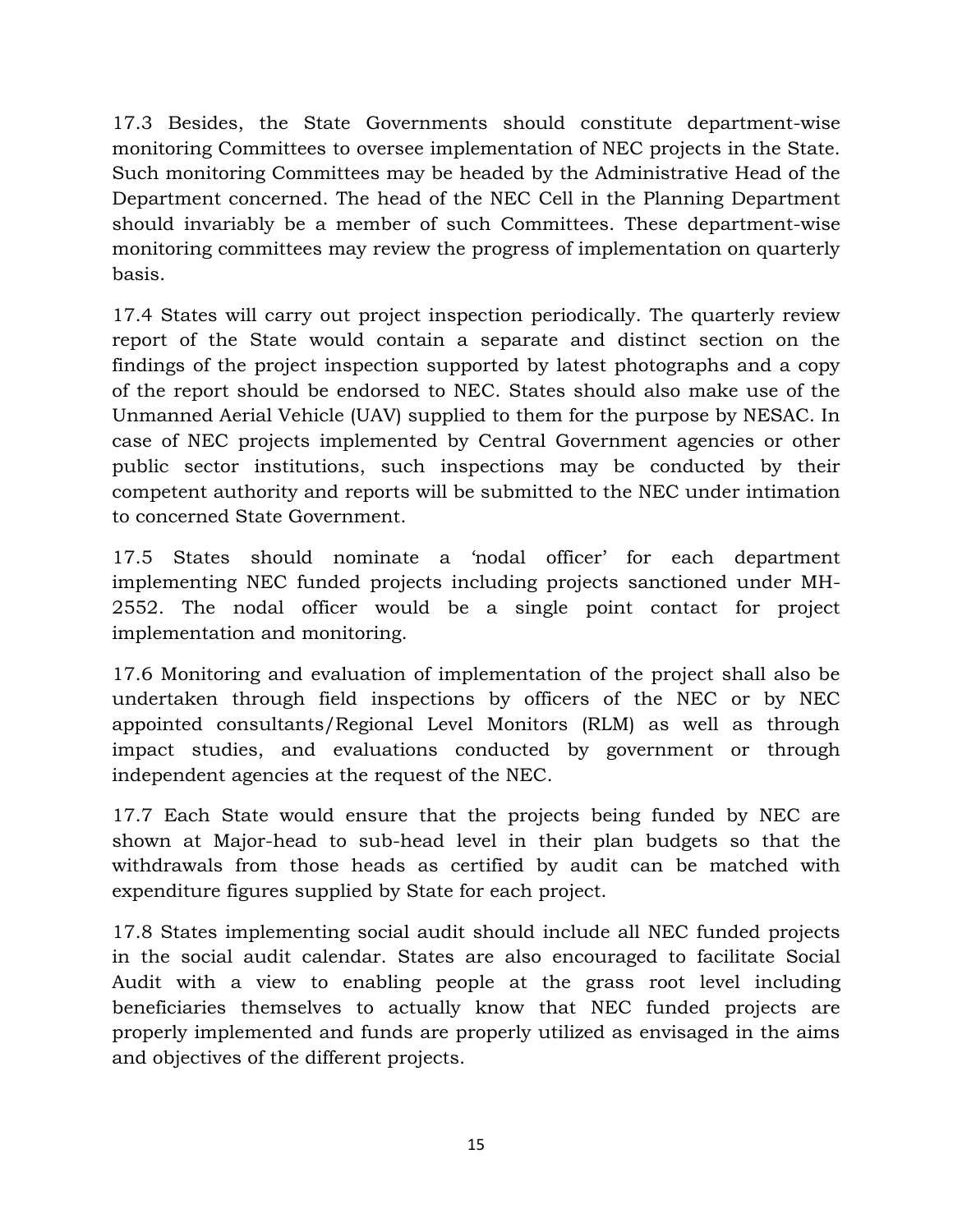17.9 The NEC will also review implementation of projects with State Governments through periodical review meetings.

17.10 The NEC will engage the North Eastern Space Application Centre (NESAC) for tracking the progress of infrastructure projects through satellite imaging technology and other remote sensing/ GIS and space related technologies.

## **18. Closure of projects**

18.1 On completion of all NEC funded projects, the following would be required for formal closure of the projects:

- a. UCs for all NEC releases as well as State share as the case may be.
- b. Completion Certificate from the State Government/ concerned organization.
- c. Photographs with date and geo-tagging.
- d. Project inspection report.

## **19. Transparency and Publication of Information:**

19.1. In order to ensure that the information about developmental schemes financed by the NEC reaches the public and beneficiaries, there is a need to ensure greater transparency and publicity of relevant information.

- a. The State Government shall display at project site a board indicating the date of sanction of the project, source of funding i.e. NEC (Government of India), contractor(s) name and the physical Target.
- b. After completion of projects, State Government will put a permanent display on site like plaque on the wall etc. after asset is created displaying details of NEC funding.
- c. State Government shall disseminate information of all NEC funded projects through print and electronic media and State Government website.

19.2. State Government shall provide NEC with high resolution photographs of projects with GPS location and a brief write-up for record and publicity.

## **20. Audit**

For audit of the Schemes of the NEC, GFR 2017 as amended from time to time will be applicable.

\*\*\*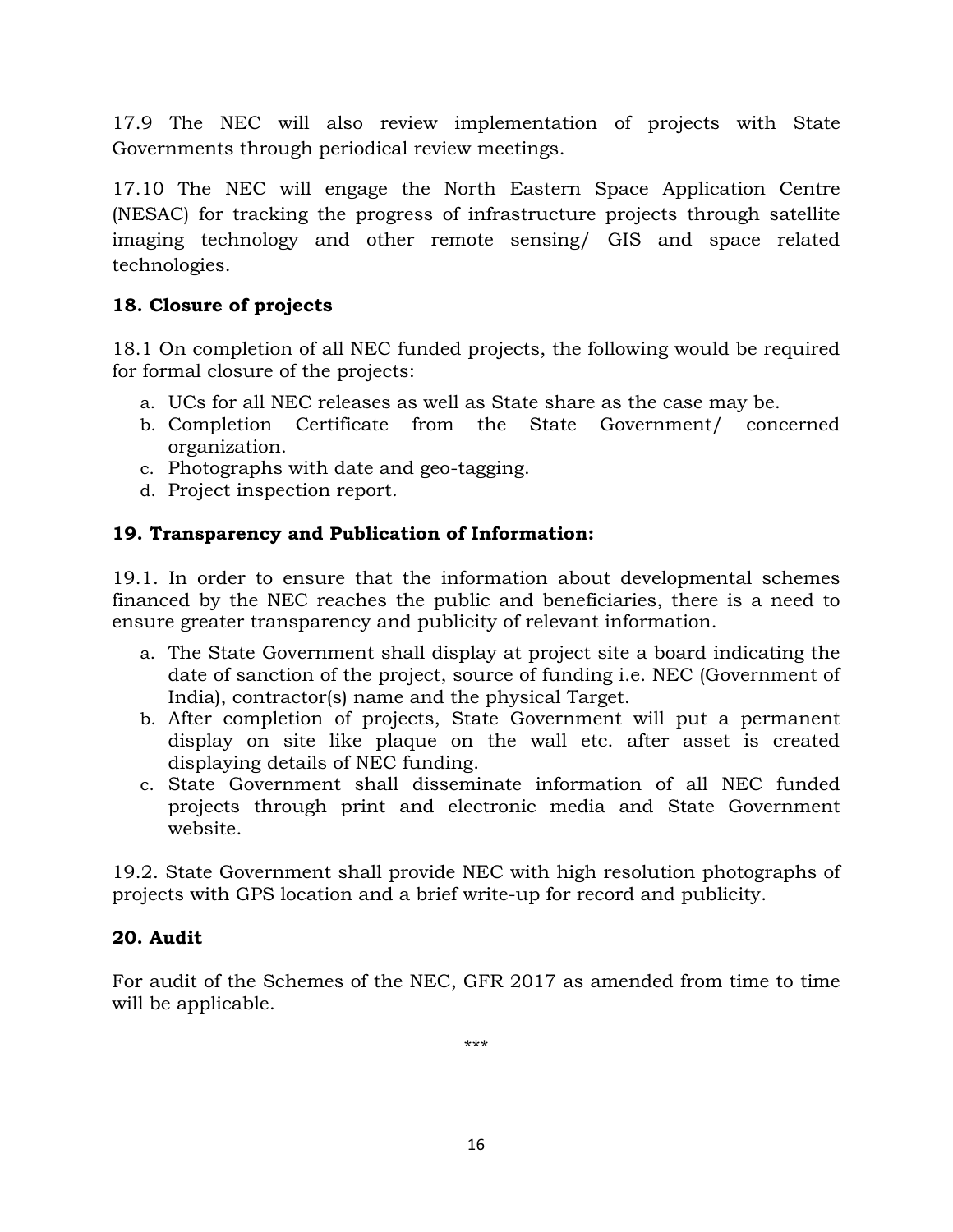#### **ANNEXURE – A**

#### **Normative allocation of NEC budget among NE states**

Following allocation of NEC budget was approved in the 66th Plenary of the NEC:

- 1. 40% of the NEC"s Annual budget will be set aside towards planning and funding of only major iconic Institutes, development programmes and infrastructure projects which can generate pan-regional benefits and which also are of national and international significance. Projects for such funding will be decided after detailed planning exercises in the NEC, including deliberations in the Plenary Council and consultations with line Ministries of the GOI.
- 2. The balance 60% NEC budget will be utilised for funding other projects where the proposing state has a major stake but which also benefit other states, except in the case of Sikkim where projects benefiting only that state may also be taken up. The normative allocation of the 60% of NEC"s budget is as follows:

| <b>S1. No.</b> | <b>States</b>          | Percentage |
|----------------|------------------------|------------|
| 1.             | Arunachal Pradesh      | 13%        |
| 2.             | Assam                  | 20%        |
| 3.             | Manipur                | 12%        |
| 4.             | Meghalaya              | 12%        |
| 5.             | Mizoram                | 12%        |
| 6.             | Nagaland               | 12%        |
| 7.             | Sikkim                 | 7%         |
| 8.             | Tripura                | 12%        |
| 9.             | <b>Total NE States</b> | 100%       |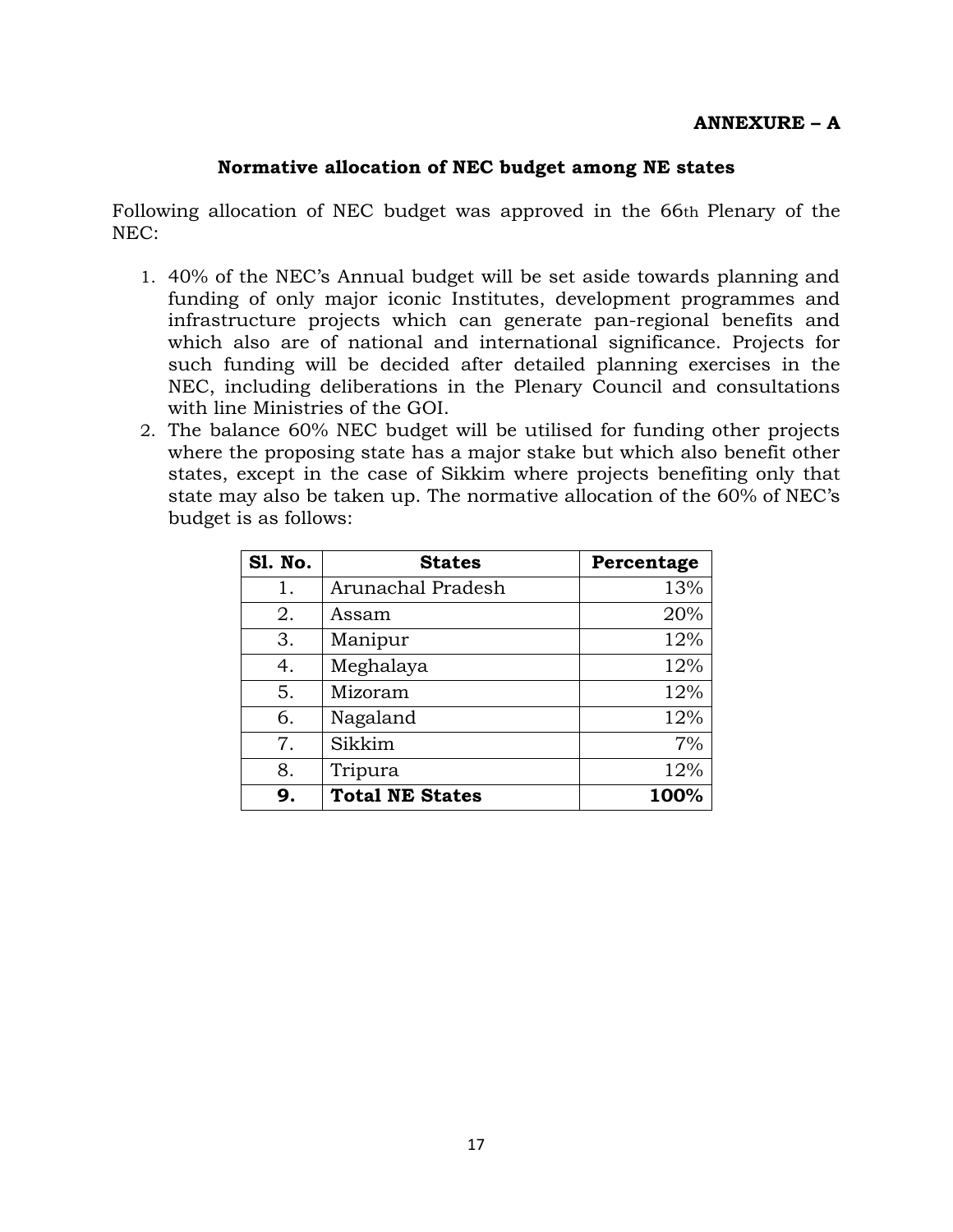#### **Formats for preparing technical note for referring to SEC**

- 1. Name of Sponsoring Department:
- 2. Does the proposal fall in the priority areas identified in the Regional Plan approved by the Plenary Council?
- 3. Has the concept paper been provided in full detail?
- 4. Is the proposal benefiting more than one State (except in the case of Sikkim)
- 5. Indicate whether this project falls under the focus areas as given in the Revised NEC General Guidelines.
- 6. Indicate the gender content (For Gender Mainstreaming):
- 7. Indicate the liabilities of ongoing projects under this sector:
- 8. Indicate the unspent balances of ongoing projects under this sector:
- 9. Is the proposal for Government department/Govt. Owned society/company/corporation or Not for Profit society/trust or PPP mode?
- 10.Proposed Major Head from which fund to be debited. State rupees in lakh.

|    |           | <b>Budget provision</b><br>for the year |              |           | <b>Proposed project</b><br>cost |       |              | <b>Balance fund available</b><br>under the scheme for<br>the year |              |
|----|-----------|-----------------------------------------|--------------|-----------|---------------------------------|-------|--------------|-------------------------------------------------------------------|--------------|
| MН | OH-<br>31 | OH-<br>35                               | <b>Total</b> | OH-<br>31 | OH-<br>35                       | Total | <b>OH-31</b> | <b>OH-35</b>                                                      | <b>Total</b> |
|    |           |                                         |              |           |                                 |       |              |                                                                   |              |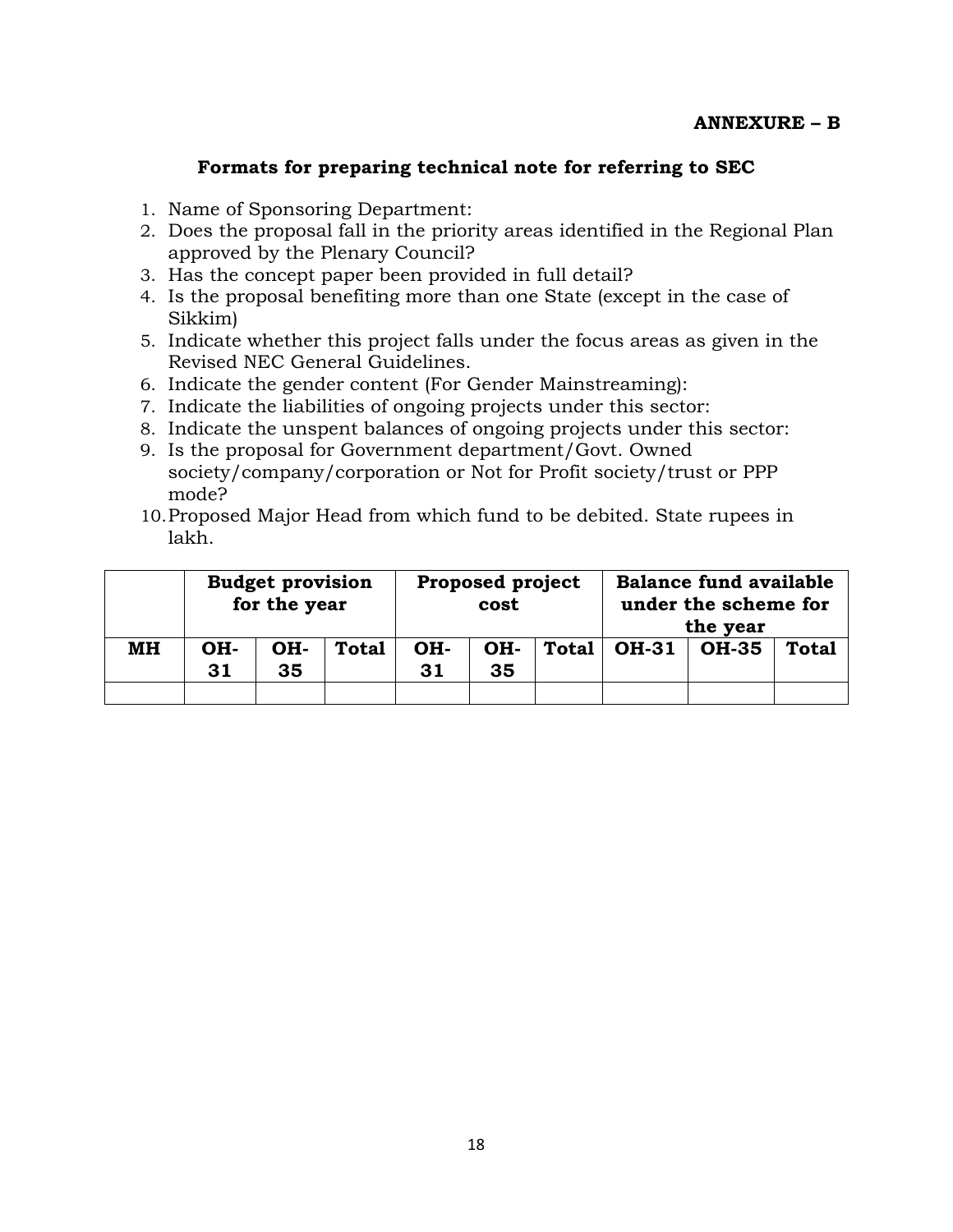## **Guidelines for selecting proposals under head for Promotion of North Eastern Region [para 2.5 (viii)]**

## **1. Proposals eligible for funding:**

Proposals that promote the comparative strengths and potential of the NER can be taken up such as:

- i. Road shows and pilot projects to promote, advocate and publicise **good practices in the priority areas** identified by the NEC viz: Bamboo sector, Regional Tourism, Livelihoods, Organic NER, Handloom, Handicrafts & Horticulture, Clean& Green NER, Food Processing and Entrepreneurship or any other priority fixed by the NEC from time to time.
- ii. Dissemination and advocacy of **information/education on various Govt. programs using ICT and mobile technology** with a greater focus on innovations and initiatives designed to benefit relatively more remote, deprived areas and disadvantaged sections of society in NER.
- iii. **Business Summits, Conventions, Seminars, Workshops, Consultations, Brainstorming meetings, Exhibitions etc.** in domains connected to developmental priorities of the North Eastern Region.
- iv. **Specialised media campaigns** on themes concerning NER like organic farming, cleanliness (Swachata), bamboo etc.
- v. **Web Presence and Media presence of the NEC and potential of NER** including social media.
- vi. **Evaluations/ Impact Studies/assessments** related to development/ promotion of NE Region.

#### **3. Eligibility norms**

- i. Ministries of GoI
- ii. PSUs of MDoNER
- iii. Central universities and colleges there-under (as listed in MoHRD)
- iv. NE State universities / deemed universities (as listed in MoHRD)
- v. Government Institutions of National importance (e.g. IITs/IIMs/BARC).
- vi. Proposals of Traditional Institutions, Autonomous Bodies, eligible non-government bodies registered on NGO- Darpan web site of NITI Aayog, provided the same are recommended by the Planning Department of the concerned state or through the concerned Central Ministries.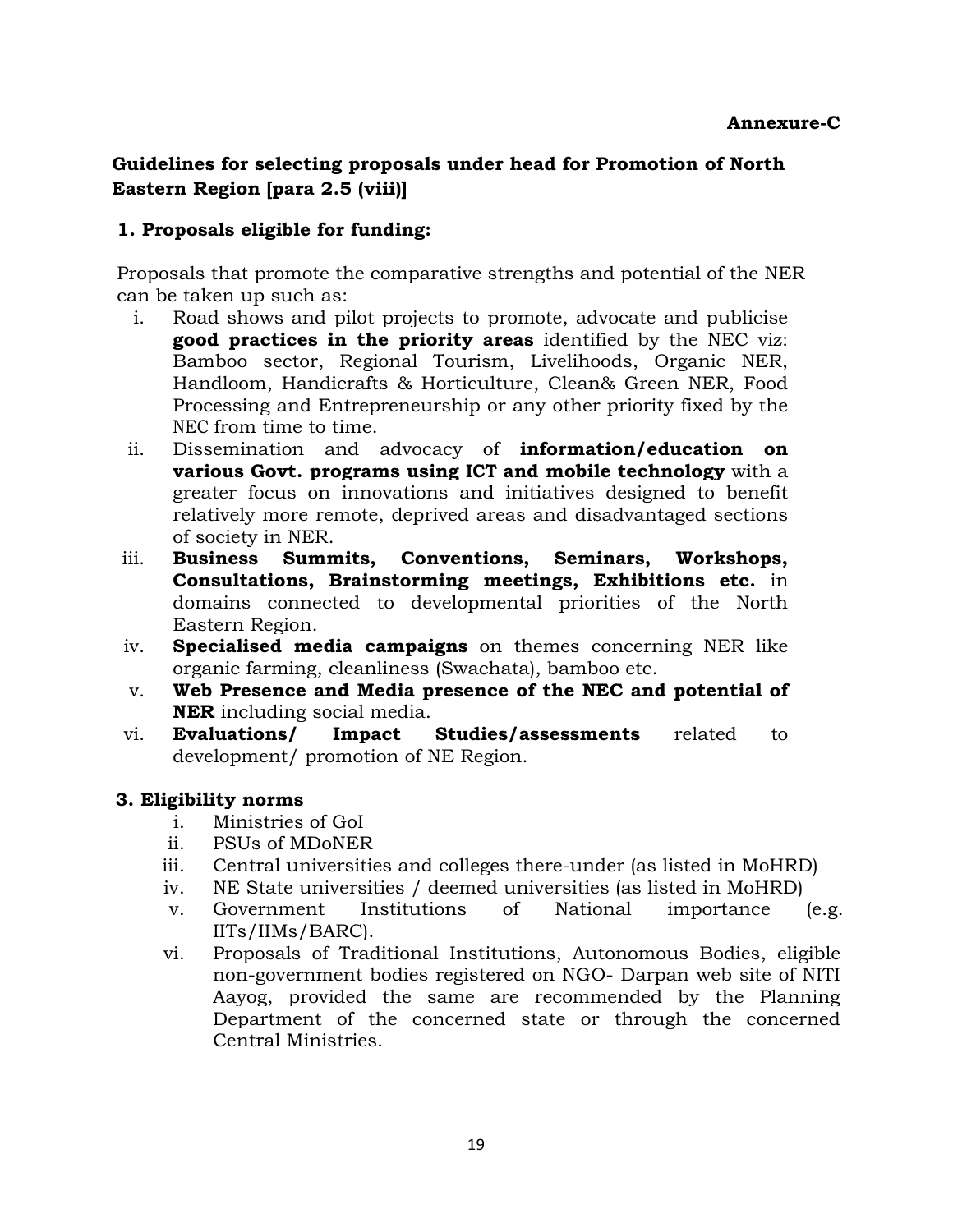#### **4 Submission of proposals**

- (i) Proposals will be submitted in prescribed format (ANNEXURES I, II & III).
- (ii) Director (IPR) in the NEC would be in-charge of Advocacy & Publicity and will examine and process all proposals for consideration of the Screening Committee of Advocacy & Publicity before taking the final approval of the competent authority. The Screening Committee meeting will be held on a monthly basis (as far as possible).

## **5. Administration of Promotion Activities**

**5.1** All proposals shall be examined by the concerned division before they are placed before the Screening Committee. The Screening Committee shall have the following members:

| i)   | Planning Adviser                    | Chairman                |
|------|-------------------------------------|-------------------------|
| ii)  | Economic Adviser (E&M)              | Member                  |
| iii) | Representative of Financial Adviser | Member                  |
| iv)  | All Sectoral Heads in the NEC       | Members                 |
| V    | Director (IPR) NEC                  | <b>Member Secretary</b> |

Representative(s) of the organizations that seek financial assistance or are concerned with the subject may be invited to these meetings.

**5.2** The Committee shall decide the quantum of financial assistance, timing and duration of the programme and other parameters concerning the proposal and recommend accordingly for sanction. No sanction shall issue without the recommendation of the Committee.

**5.3** For clearer scrutiny and vetting of proposals, the following steps will be kept, in view:

- i. The Organisation should follow the General Financial Rule 2017 and its subsequent amendments/instructions/orders etc. issued time to time by the Government of India while disbursement of funds released as Grantsin-Aid.
- ii. TA/DA Accommodation for non-officials (artisans/farmers) participating in events at our invitation: Ordinarily, the lowest class entitled for Central Government employees (for farmers/artisans). However, for Shilp Gurus or any persons who have been awarded/recognized for their works and extraordinary circumstances/exceptions prior permission from competent authority will be obtained on case to case basis.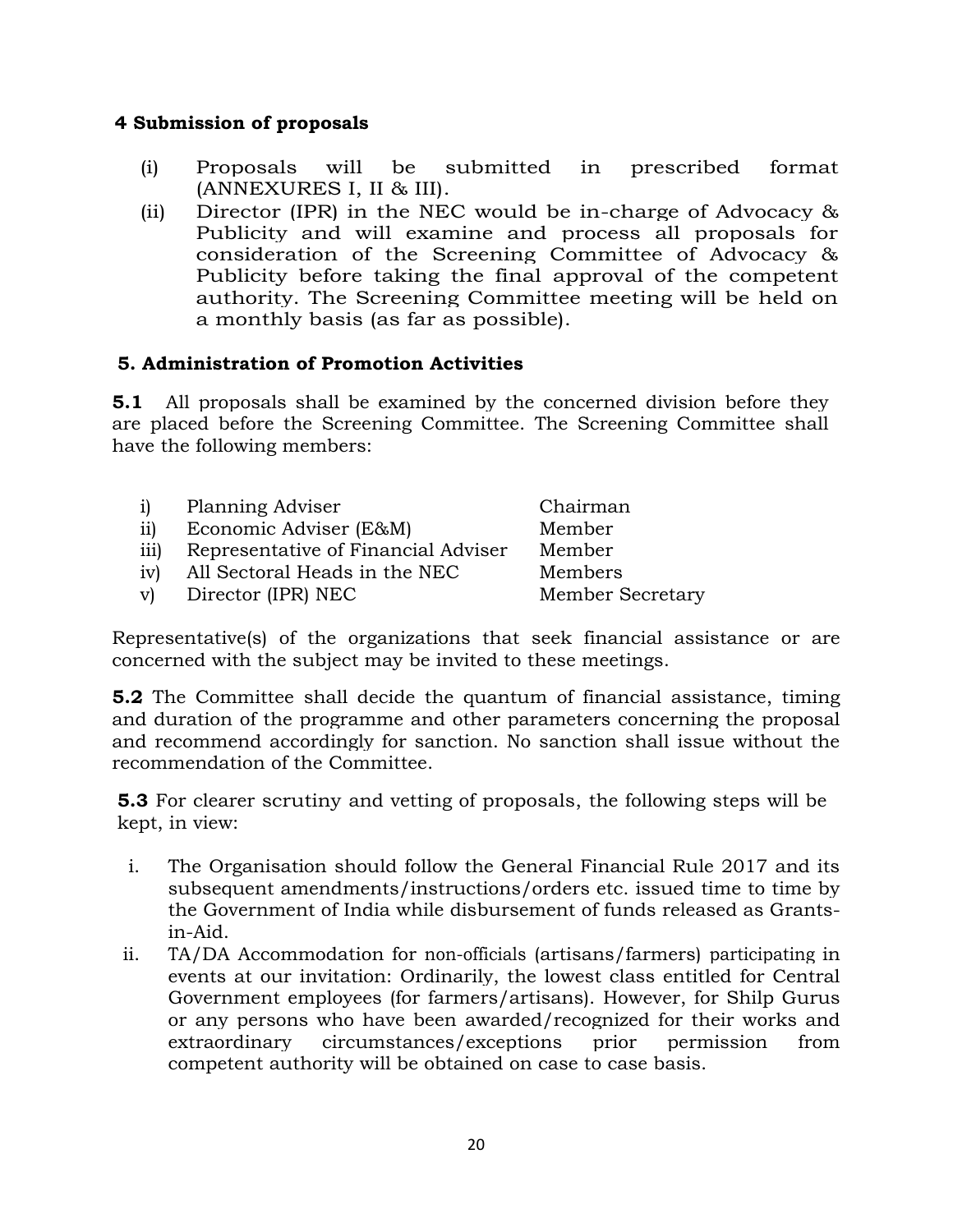- iii. Local Conveyance: FR /SR of GOI will be applicable. For group participants, bus / van will be hired. Approval of competent authority may be sought with justification for exceptions if any.
- iv. Stalls / exhibition space: Rent shall be paid at not more than ITPO rates (i.e. ITPO basic space rates). Approval of competent authority may be sought with justification for exceptions if any.
- v. All Bills/Vouchers should be GST paid.
- vi. The concerned authorised and registered CA must certify (countersigned by the HoD) that the A&P Guidelines have been followed. Consolidated and duly certified/stamped bill statements only need to be attached and not each and every bill in original. However, Ministry / NEC may asked for original bills in special circumstances.
- vii. All payments will be paid through EAT Module of PFMS.

# **5.4 Release of Advertisements/ Campaigns etc.**

- i. Release of advertisements in print/electronic media and other media related issues would be governed by the provisions of the extant rules, issued by Directorate of Advocacy and Visual Publicity, Ministry of Information & Broadcasting, Government of India and in no case should be contravened.
- ii. An outcome report specifying the targets of the project / programme and achievements in financial and physical prospective should be submitted after each event.

**5.5** Projects recommended by the Committee shall be put up for concurrence of Financial Adviser before obtaining the approval of the Secretary NEC.

## **6. Financial Parameters**

6.1 Ceilings of financial assistance: The amount of financial assistance for various programmes would be normally as under:

| Sl. No | Progamme                            | <b>Financial Ceiling</b> |  |
|--------|-------------------------------------|--------------------------|--|
| 1.     | Workshop                            |                          |  |
| 2.     | Business Summit/ Road shows         | Rs.10 lakh               |  |
| 3.     | Convention                          |                          |  |
| 4.     | Seminar/Symposium                   |                          |  |
| 5.     | Evaluations/ Impact Studies/        |                          |  |
|        | Assessments/ Other Advocacy related | Rs. 20 lakh              |  |
|        | works relevant to NER               |                          |  |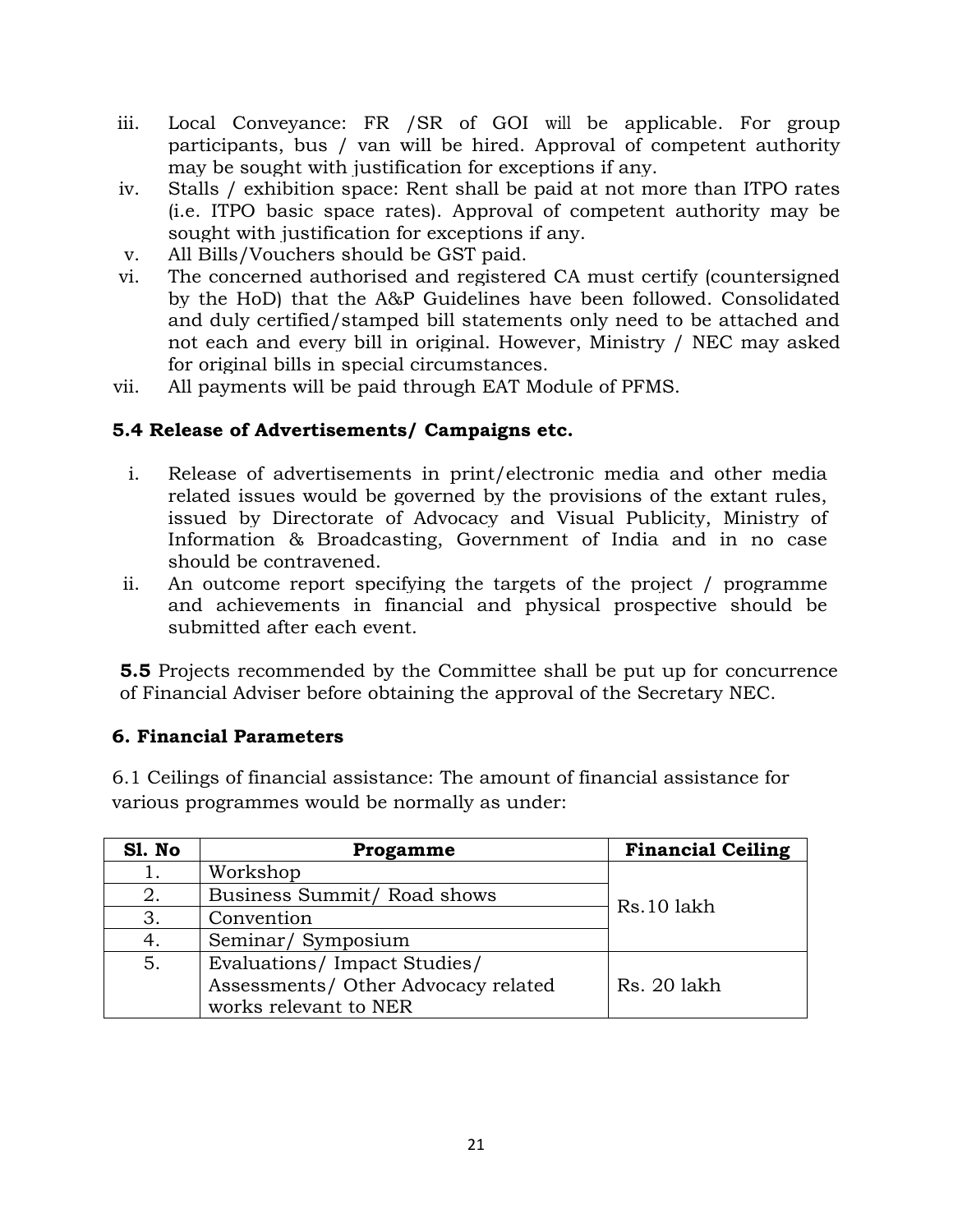6.2 In the case of theme based Media Campaigns (e.g. Swachhta Abhiyan, etc.), release of funds would be subject to the Terms and Conditions of the specific campaign, subject to DAVP Guidelines.

6.3. Release of second and subsequent installments shall depend upon review of the progress/ acceptable quality of the project by the concerned division.

## **7. Other Conditions for acceptance of proposals**

7.1 All sanctions of NEC will be issued in favour of the Organizations/ Institutions/ Agency and not to individuals.

7.2 The Organisation or Institution shall maintain separate accounts of the financial assistance provided by the NEC for undertaking a project. It should also maintain a list of beneficiaries who have received the benefit directly and all payments of the fund should made through electronic mode.

7.3 The Organisation or Institution shall not accept any financial assistance from any other source(s) for the same project without the prior permission of NEC. While applying for assistance under this Scheme, the organization or Institution should certify to the effect that it has not received any financial assistance from any other source(s) for the same project. If this is the case, applicant may furnish justification for seeking financial assistance from multiple sources for consideration of the Screening Committee.

7.4 For long term projects, the Organisation or Institution shall furnish monthly report of the project along with a statement of expenditure actually incurred during the quarter. The organization/ institution shall record a certificate to the effect that the expenditure has been incurred in accordance with the Terms and Conditions of release of funds stipulated in the Sanction Letter.

7.5. Reports, duly audited accounts and Utilization Certificates shall be submitted on the completion of the Projects/events as prescribed in the Sanction Letter.

7.6 In the case of Seminars/ Workshops/ Symposiums, ten copies of the proceedings should be furnished along with Utilisation Certificate, etc.

7.7 In the case of Media Campaign/ Evaluations/ Impact Studies/ assessments etc, the organizations/ institutions engaged by the NEC shall not make available to any other person organization/ institution, the material compiled or data collected for the project/ task, without prior permission of the Ministry of DoNER and will be bound by the Terms and Conditions of release of funds stipulated in the Sanction Letter.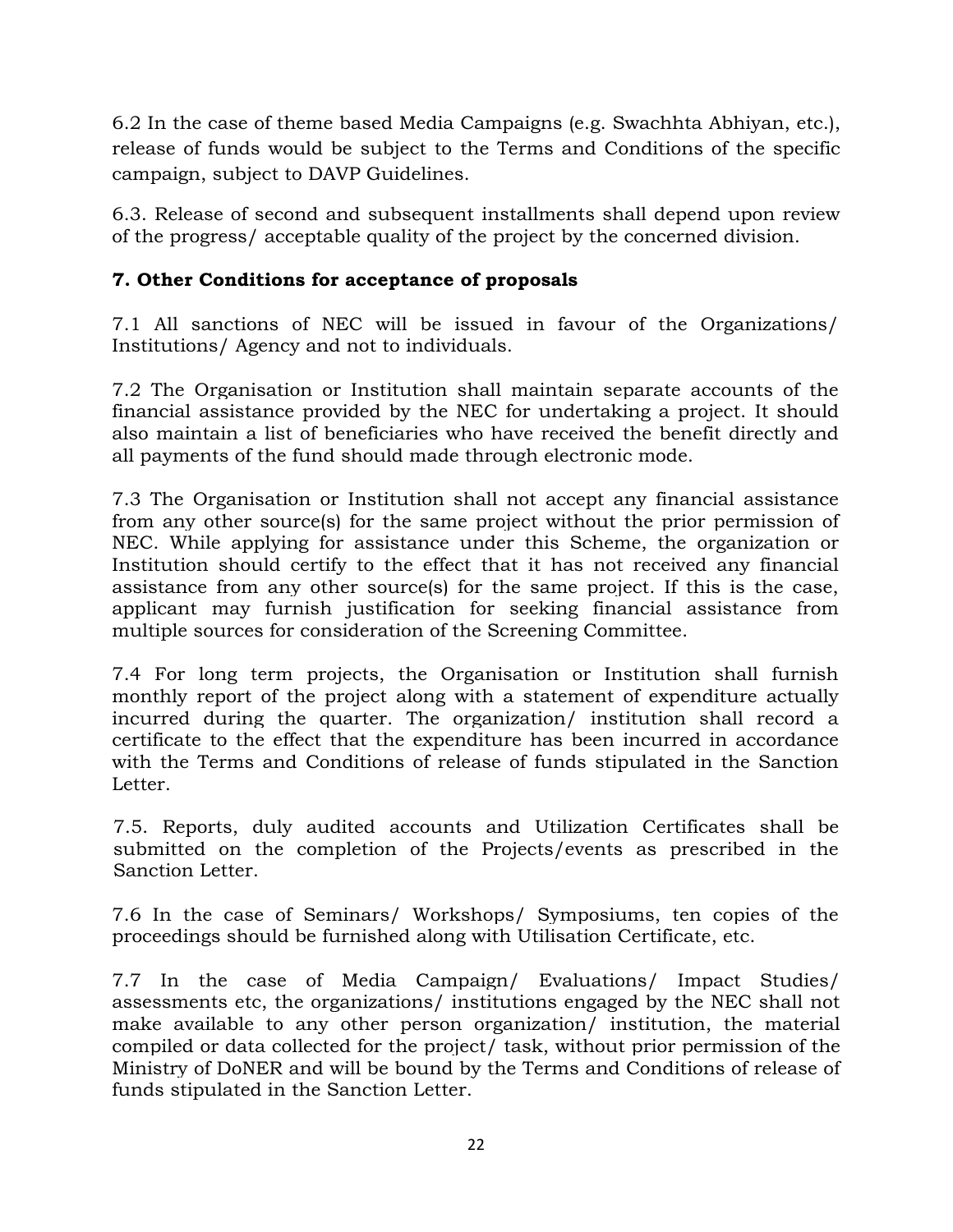7.8 The organizations/institutions, other than in the case of media campaign will have to execute bonds in favour of the NEC on judicial stamp paper of Rs. 10/- denomination. Execution of Bond will not apply to quasi-Government Institutions, Central Autonomous Organisations and Institutions whose budget is approved by the Government.

7.9 On completion of the activity, the organization/institution shall submit final report along with supporting documents/data including high resolution photographs/ Videographs and all relevant material in soft and hard copy format.

7.10 Operations of the institutions/organizations that receive financial assistance from Government of India are governed by relevant sections of the General Financial Rules (GFR). Hence, compliance with relevant, prescribed Government Rules and formalities should be ensured.

7.11. The institutions/organisations should not have been black-listed by any Department/Ministry / Government Organisation. While applying for assistance under this Scheme, the institutions/ organisations should certify to the effect that it has not been black listed by any Department/Ministry / Government Organisation.

7.12 The accounts of the institutions/organizations which received financial assistance from the NEC will be open to Audit at any time by the Comptroller and Auditor General of India or his nominee at his discretion.

\*\*\*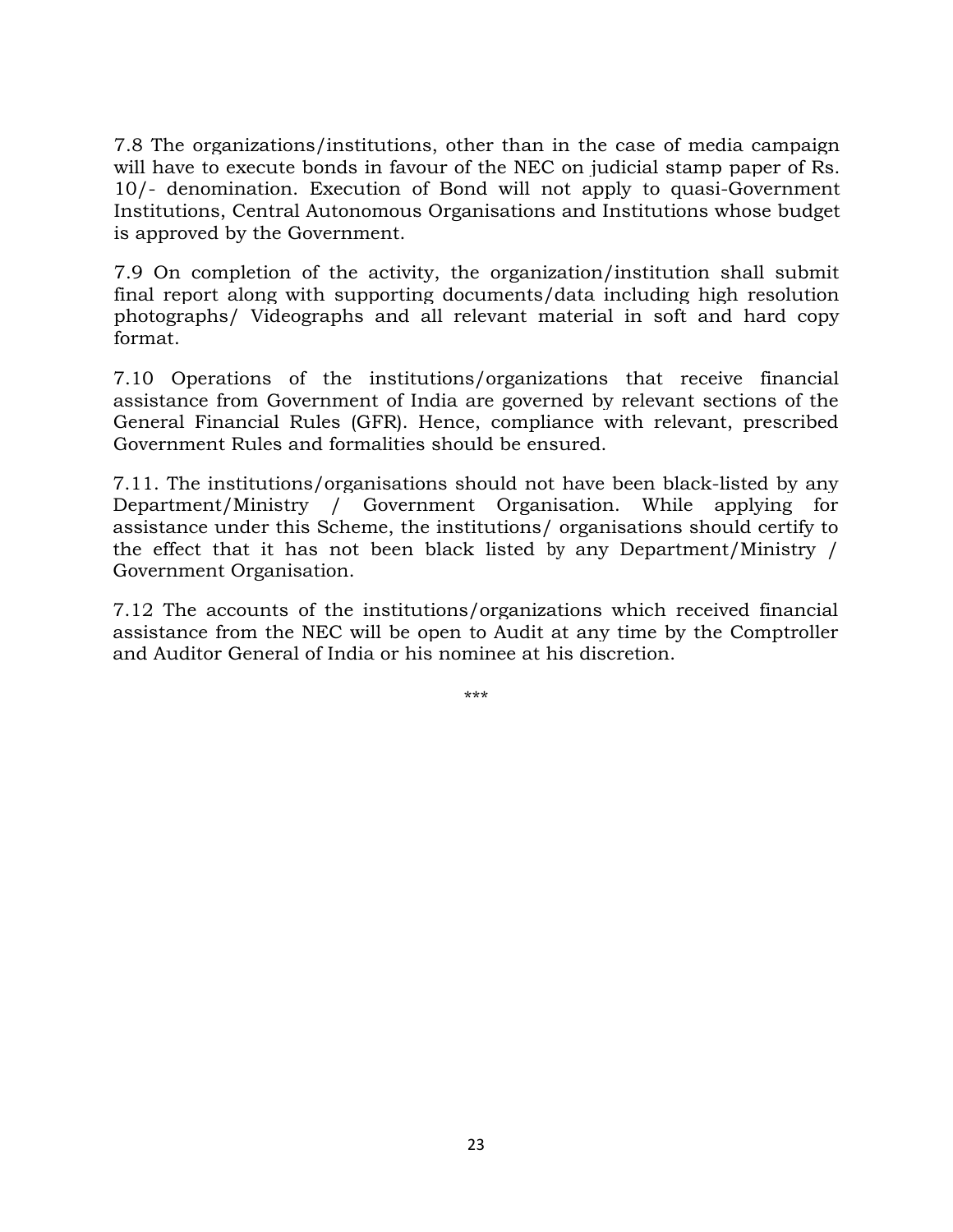#### **Government of India North Eastern Council**

**Annexure – I**

## **Proforma for Application**

#### **ORGANIZATION PROFILE**

- 1. Name of the Organization
- 2. Name of the Website/ Social Medial link
- 3. Address, Street, District State Pin Code, Phone & Fax No, (with STD Code) E-mail
- 4. Name, Designation, Aadhar Number & address of Chief functionary
- 5. Name of other key Functionaries & their Aadhar Number, Contact No. & Address
- 6. Registration details Act Under which registered Date of registration
- 7. FCRA NO. (if available)
- 8. PFMS Registration No. with NEC
- 9. Unique identifier of NGO Darpan, NITI Aayog Portal
- 10. Activities in brief
- 11. Thrust Area
- 12. Experience in the area in which funding is sought
- 13. Source of funds (last three years)

| National/<br>International | Name of the<br>Project | Amount<br>received | Year |
|----------------------------|------------------------|--------------------|------|
|                            |                        |                    |      |
|                            |                        |                    |      |
|                            |                        |                    |      |
|                            |                        |                    |      |

- 14. Banking details (Account No. Name & Address of the bank)
- 15. Has the work of your organization been evaluated by any independent agency, if yes, Please attach the evaluation report

#### **PROJECT PROFILE**

- 1. Title of the Project
- 2. Aims & Objectives
- 3. Duration
- 4. The project description needs to include following details
	- *i. Project goal*
	- *ii. Project area*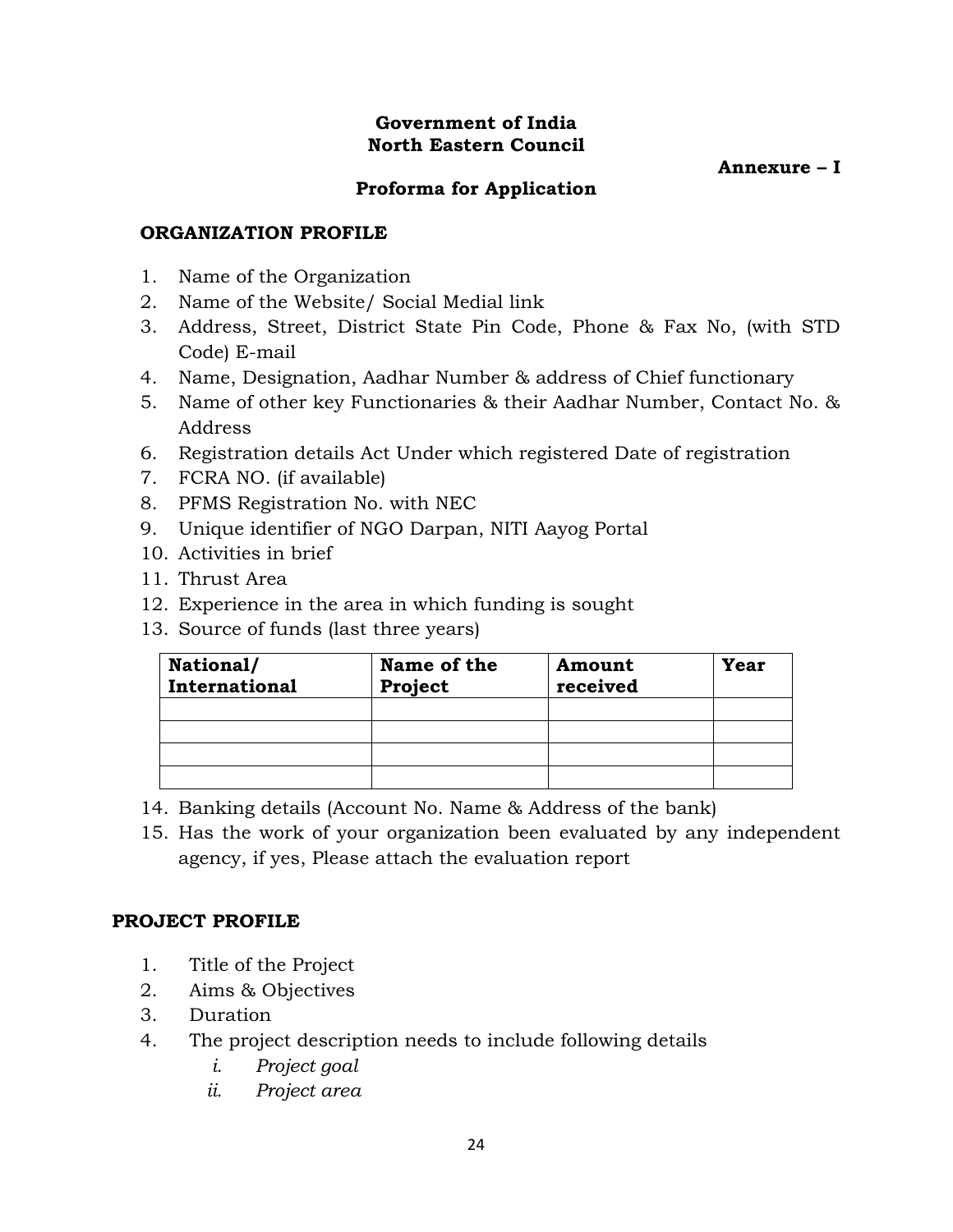- *iii. Target Group*
- *iv. Problems to be addressed*
- 5. Details of any "need assessment" done in the area before deciding on the project
- 6. Beneficiary oriented? (Yes/ No)
- 7. Strategy / Action Plan
- 8. Voluntary contribution from the community
- 9. Monitoring & Evaluation indicators
- 10. Project sustainability (How will the activities be sustained after project support is completed)
- 11. Proposed Budget for the project

## **ATTACHMENTS TO BE FURNISHED**

- 1. Registration certificate
- 2. By-laws & Memorandum of Association
- 3. Annual Report (latest one year)
- 4. Audit statements (for last three years)
- 5. Latest list of Executive Committee Members (copy of Aadhar Card)
- 6. List of Employee

## **All attached photocopies of documents should be attested by Gazetted officer/ Notary**

#### **Annexure – II**

## **Self –Certificate regarding financial assistance received/ applied for from other Ministries/ Department of GoI/ State Government**

## *(on official letter head)*

This is to certify that the \_\_\_\_\_\_\_\_\_\_\_\_ (name of VO/NGO/Agency) has received/

applied for Rs. \_\_\_\_\_\_\_\_\_ which is \_\_\_\_\_% of the total budget of the event from

\_\_\_\_\_\_\_\_\_\_ (name of Ministry/ Department of GoI/ State Govt.)

Signature with stamp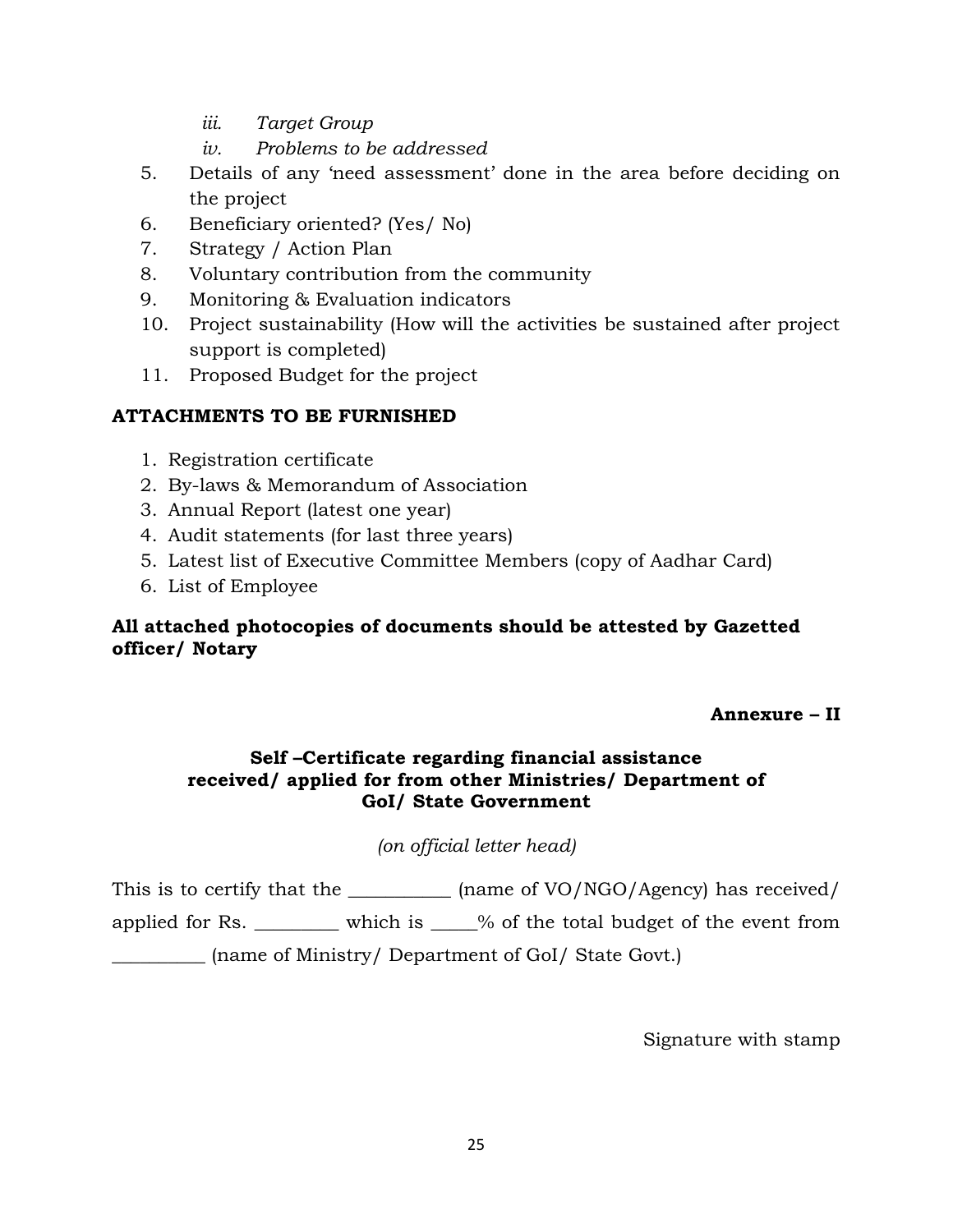#### **Annexure – III**

#### **Certificate for Financial Contribution Statement**

*(on official letter head)*

This is to certify that the \_\_\_\_\_\_\_\_\_\_\_\_ (name of VO/NGO/Agency) is contributing Rs. which is  $\frac{1}{2}$  which is  $\frac{1}{2}$  of the total budget of the event.

Signature with stamp

**Annexure – IV**

## **Acknowledgement for receipt of Sanction**

*(on official letter head)*

This is to acknowledge that the sanction of Rs. \_\_\_\_\_\_\_\_\_ (in words) to \_\_\_\_\_\_\_\_\_\_\_ (name of VO/NGO/Agency) has been received on \_\_\_\_\_\_\_\_\_\_\_\_ (date) for organizing \_\_\_\_\_\_\_\_\_\_\_\_\_\_\_\_\_\_\_\_\_\_\_\_\_\_\_ (name of the project).